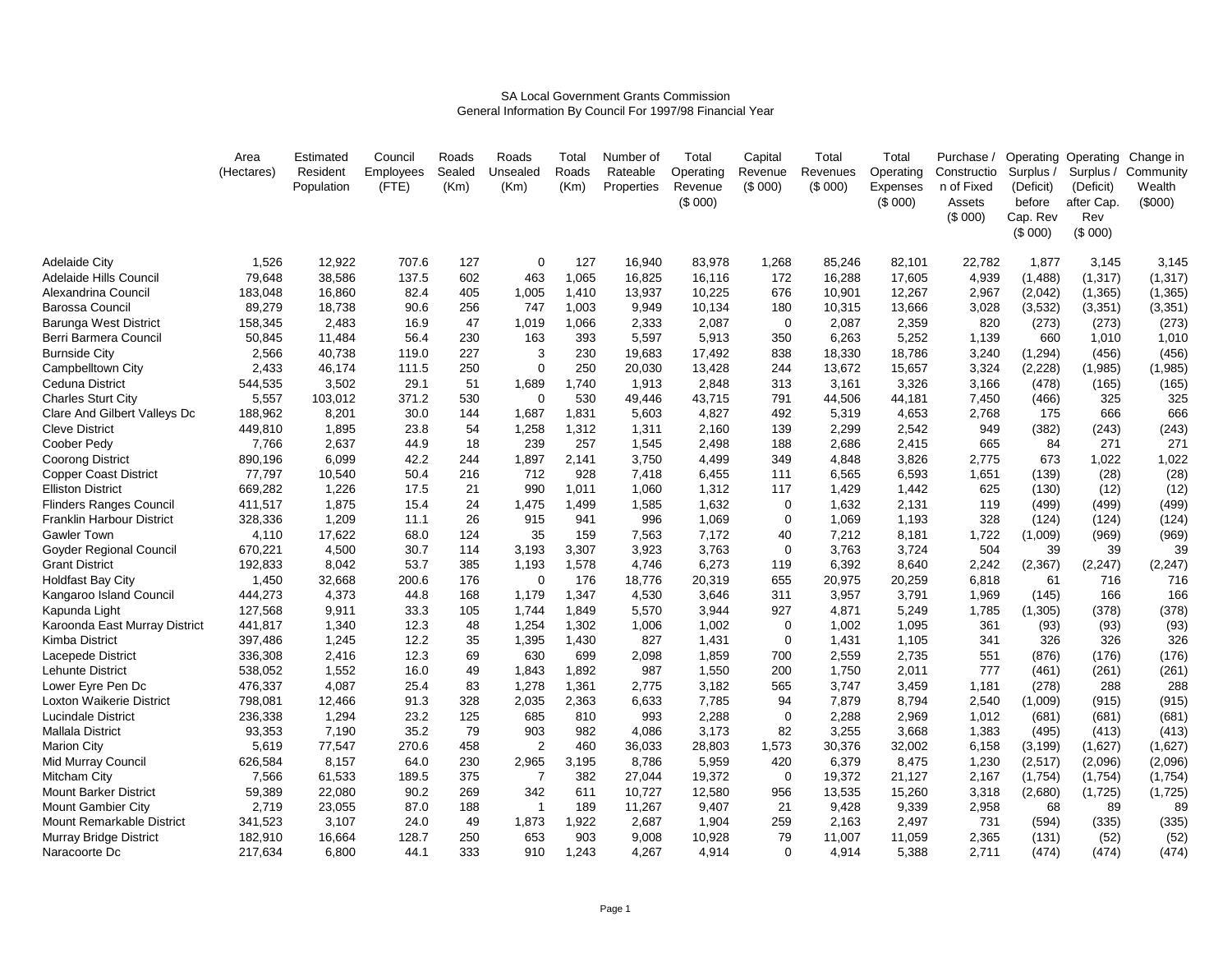#### SA Local Government Grants CommissionGeneral Information By Council For 1997/98 Financial Year

|                                                    | Area<br>(Hectares)    | Estimated<br>Resident<br>Population | Council<br><b>Employees</b><br>(FTE) | Roads<br>Sealed<br>(Km) | Roads<br>Unsealed<br>(Km) | Total<br>Roads<br>(Km) | Number of<br>Rateable<br>Properties | Total<br>Operating<br>Revenue<br>(\$000) | Capital<br>Revenue<br>(\$000) | Total<br>Revenues<br>(S 000) | Total<br>Operating<br><b>Expenses</b><br>(\$000) | Purchase /<br>Constructio<br>n of Fixed<br>Assets<br>(\$000) | Surplus /<br>(Deficit)<br>before<br>Cap. Rev<br>(\$000) | Operating Operating<br>Surplus /<br>(Deficit)<br>after Cap.<br>Rev<br>(S 000) | Change in<br>Community<br>Wealth<br>(\$000) |
|----------------------------------------------------|-----------------------|-------------------------------------|--------------------------------------|-------------------------|---------------------------|------------------------|-------------------------------------|------------------------------------------|-------------------------------|------------------------------|--------------------------------------------------|--------------------------------------------------------------|---------------------------------------------------------|-------------------------------------------------------------------------------|---------------------------------------------|
| Northern Areas Council                             | 298,019               | 4,861                               | 42.9                                 | 101                     | 2,028                     | 2,129                  | 3,540                               | 3,879                                    | 92                            | 3,971                        | 4,576                                            | 1,830                                                        | (698)                                                   | (606)                                                                         | (606)                                       |
| Norwood, Payneham And St. P                        | 1,515                 | 34,033                              | 134.7                                | 171                     | $\Omega$                  | 171                    | 18,576                              | 16,911                                   | $\Omega$                      | 16,911                       | 19,889                                           | 3,186                                                        | (2,978)                                                 | (2,978)                                                                       | (2,978)                                     |
| Onkaparinga City                                   | 52,029                | 146,367                             | 488.8                                | 1,098                   | 238                       | 1,336                  | 63,531                              | 53,818                                   | 4,942                         | 58,760                       | 65,541                                           | 16,557                                                       | (11, 723)                                               | (6,781)                                                                       | (6,781)                                     |
| Orroroo/Carrieton District                         | 331,333               | 1,115                               | 11.5                                 | 11                      | 1,338                     | 1,349                  | 1,191                               | 1,738                                    | $\mathbf 0$                   | 1,738                        | 1,720                                            | 126                                                          | 18                                                      | 18                                                                            | 18                                          |
| Peterborough Dc                                    | 301,257               | 2,193                               | 16.2                                 | 32                      | 1,325                     | 1,357                  | 1,666                               | 1,631                                    | $\mathbf 0$                   | 1,631                        | 1,541                                            | 361                                                          | 89                                                      | 89                                                                            | 89                                          |
| <b>Playford City</b>                               | 34,473                | 66,455                              | 230.7                                | 524                     | 170                       | 694                    | 27,940                              | 25,538                                   | 1,089                         | 26,627                       | 34,714                                           | 1,849                                                        | (9, 176)                                                | (8,087)                                                                       | (8,087)                                     |
| Port Adelaide Enfield                              | 9,324                 | 101,225                             | 434.8                                | 634                     | $\overline{1}$            | 635                    | 51,478                              | 51,109                                   | 4,430                         | 55,539                       | 55,684                                           | 21,914                                                       | (4, 575)                                                | (145)                                                                         | (145)                                       |
| Port Augusta City                                  | 119,297               | 13,995                              | 123.7                                | 154                     | 188                       | 342                    | 6,750                               | 11,792                                   | 104                           | 11,897                       | 13,410                                           | 1,059                                                        | (1,617)                                                 | (1, 513)                                                                      | (1,513)                                     |
| Port Lincoln City                                  | 3,249                 | 13,006                              | 67.1                                 | 137                     | 17                        | 154                    | 6,714                               | 6,290                                    | 260                           | 6,550                        | 6,956                                            | 1,753                                                        | (666)                                                   | (406)                                                                         | (406)                                       |
| Port Pirie City And Districts                      | 178,477               | 18,094                              | 80.3                                 | 252                     | 1,021                     | 1,273                  | 9,226                               | 9,205                                    | 1,314                         | 10,519                       | 11,012                                           | 3,899                                                        | (1,807)                                                 | (493)                                                                         | (493)                                       |
| <b>Prospect City</b>                               | 781                   | 19,125                              | 58.0                                 | 94                      | $\mathbf 0$               | 94                     | 9,493                               | 6,907                                    | 259                           | 7,166                        | 8,326                                            | 1,232                                                        | (1, 419)                                                | (1, 160)                                                                      | (1,160)                                     |
| Renmark Paringa District                           | 90,207                | 9,757                               | 26.2                                 | 253                     | 233                       | 486                    | 4,788                               | 4,231                                    | 582                           | 4,813                        | 3,991                                            | 1,292                                                        | 240                                                     | 822                                                                           | 822                                         |
| <b>Robe District</b>                               | 110,056               | 1,333                               | 17.9                                 | 34                      | 442                       | 476                    | 1,790                               | 1,904                                    | 91                            | 1,996                        | 1,713                                            | 413                                                          | 191                                                     | 282                                                                           | 282                                         |
| Roxby Downs Municipality                           | 11,032                | 3,446                               | 4.5                                  | 28                      | 3                         | 31                     | 1,345                               | 2,593                                    | 3,966                         | 6,559                        | 4,803                                            | 281                                                          | (2, 210)                                                | 1,756                                                                         | 1,756                                       |
| <b>Salisbury City</b>                              | 15,810                | 112,344                             | 315.0                                | 665                     | 19                        | 684                    | 44,786                              | 37,842                                   | 10,457                        | 48,299                       | 42,245                                           | 8,768                                                        | (4, 403)                                                | 6,054                                                                         | 6,054                                       |
| Southern Mallee District                           | 571,462               | 2,319                               | 23.4                                 | 89                      | 1,050                     | 1,139                  | 1,664                               | 2,317                                    | 0                             | 2,317                        | 2,655                                            | 815                                                          | (338)                                                   | (338)                                                                         | (338)                                       |
| <b>Streaky Bay District</b>                        | 625,050               | 1,930                               | 14.6                                 | 38                      | 1,735                     | 1,773                  | 1,499                               | 2,273                                    | 22                            | 2,294                        | 2,007                                            | 961                                                          | 265                                                     | 287                                                                           | 287                                         |
| <b>Tatiara District</b>                            | 654,188               | 7,062                               | 42.1                                 | 469                     | 1,410                     | 1,879                  | 4,238                               | 5,221                                    | 449                           | 5,670                        | 7,160                                            | 2,908                                                        | (1,938)                                                 | (1,489)                                                                       | (1, 489)                                    |
| Tea Tree Gully City                                | 9,555                 | 96,972                              | 325.3                                | 525                     | 14                        | 539                    | 37,719                              | 35,007                                   | 4,246                         | 39,253                       | 37,523                                           | 3,693                                                        | (2, 516)                                                | 1,730                                                                         | 1,730                                       |
| <b>Tumby Bay District</b>                          | 267,405               | 2.662                               | 16.8                                 | 38                      | 1,032                     | 1,070                  | 1,745                               | 2,358                                    | $\mathbf 0$                   | 2,358                        | 2,322                                            | 462                                                          | 36                                                      | 36                                                                            | 36                                          |
| <b>Unley City</b>                                  | 1.440                 | 36,997                              | 140.4                                | 167                     | $\mathbf 0$               | 167                    | 18,249                              | 18,592                                   | 123                           | 18,714                       | 18,845                                           | 3,319                                                        | (254)                                                   | (131)                                                                         | (131)                                       |
| <b>Victor Harbor District</b>                      | 38,724                | 9,903                               | 50.5                                 | 223                     | 101                       | 324                    | 8,235                               | 6,814                                    | 762                           | 7,576                        | 7,104                                            | 2,177                                                        | (290)                                                   | 472                                                                           | 472                                         |
| <b>Wakefield Regional Council</b>                  | 346,842               | 6,651                               | 41.6                                 | 116                     | 2,522                     | 2,638                  | 4,552                               | 4,672                                    | $\mathbf 0$                   | 4,672                        | 3,819                                            | 1,824                                                        | 853                                                     | 853                                                                           | 853                                         |
| <b>Walkerville Town</b>                            | 357                   | 6,995                               | 23.0                                 | 35                      | $\Omega$                  | 35                     | 3,291                               | 3,119                                    | $\mathbf 0$                   | 3,119                        | 3,148                                            | 296                                                          | (29)                                                    | (29)                                                                          | (29)                                        |
| <b>Wattle Range Council</b>                        | 395,207               | 12,774                              | 92.7                                 | 518                     | 1,709                     | 2,227                  | 8,187                               | 8,961                                    | 297                           | 9,259                        | 12,253                                           | 2,311                                                        | (3,292)                                                 | (2,994)                                                                       | (2,994)                                     |
| <b>West Torrens Cty</b>                            | 3,716                 | 51,850                              | 206.9                                | 285                     | $\mathbf 0$               | 285                    | 28,000                              | 23,501                                   | 4,963                         | 28,464                       | 24,320                                           | 3,861                                                        | (818)                                                   | 4,144                                                                         | 4,144                                       |
| <b>Whyalla City</b>                                | 103,396               | 23,980                              | 139.7                                | 205                     | 123                       | 328                    | 11,104                              | 12,278                                   | 521                           | 12,799                       | 11,392                                           | 3,164                                                        | 886                                                     | 1,408                                                                         | 1,408                                       |
| <b>Yankalilla District</b>                         | 76,086                | 3,839                               | 26.0                                 | 105                     | 420                       | 525                    | 4,222                               | 2,990                                    | 130                           | 3,120                        | 3,233                                            | 775                                                          | (243)                                                   | (113)                                                                         | (113)                                       |
| Yorke Peninsula District                           | 593,377               | 11,728                              | 94.5                                 | 340                     | 3,335                     | 3,675                  | 11,701                              | 9,099                                    | 1,131                         | 10,230                       | 12,870                                           | 4,291                                                        | (3,771)                                                 | (2,640)                                                                       | (2,640)                                     |
| <b>State Total</b>                                 | 15,587,283            | 1,478,841                           | 6,804.4                              | 14,853                  | 58,856                    | 73,709                 | 751,473                             | 764,232                                  | 53,459                        | 817,691                      | 845,593                                          | 202,936                                                      | (81, 361)                                               | (27, 902)                                                                     | (27, 902)                                   |
| State Average                                      | 225,903               | 21,432                              | 98.6                                 | 215                     | 853                       | 1,068                  | 10,891                              | 11,076                                   | 775                           | 11,851                       | 12,255                                           | 2,941                                                        | (1, 179)                                                | (404)                                                                         | (404)                                       |
| Metropolitan Total                                 | 159,827               | 1,064,579                           | 4,395.6                              | 6,465                   | 489                       | 6,954                  | 498,578                             | 506,624                                  | 35,917                        | 542,541                      | 552,528                                          | 118,336                                                      | (45,905)                                                | (9,988)                                                                       | (9,988)                                     |
| Metropolitan Average                               | 8,879                 | 59,143                              | 244.2                                | 359                     | 27                        | 386                    | 27,699                              | 28,146                                   | 1,995                         | 30,141                       | 30,696                                           | 6,574                                                        | (2,550)                                                 | (555)                                                                         | (555)                                       |
| Non-Metropolitan Total<br>Non-Metropolitan Average | 15,427,456<br>302,499 | 414,262<br>8,123                    | 2,408.8<br>47.2                      | 8,388<br>164            | 58,367<br>1,144           | 66,755<br>1,309        | 252,895<br>4,959                    | 257,608<br>5,051                         | 17,542<br>344                 | 275,150<br>5,395             | 293,064<br>5,746                                 | 84,600<br>1,659                                              | (35,456)<br>(695)                                       | (17, 914)<br>(351)                                                            | (17, 914)<br>(351)                          |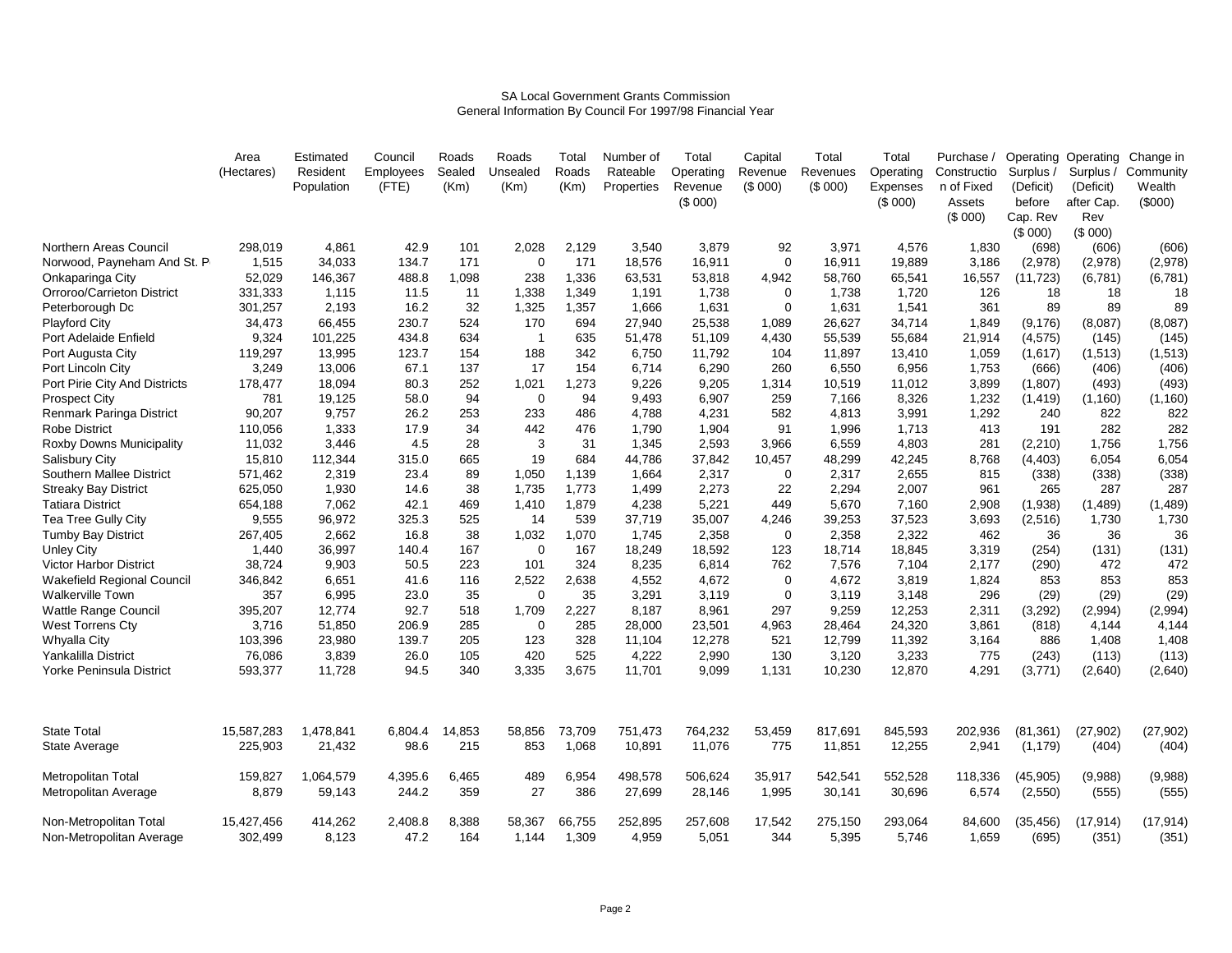#### SA Local Government Grants CommissionSources of Revenues By Council For 1997/98 Financial Year

|                                            | Rateable<br>Properties | Rates<br>Per<br>Capita | Rates Per<br>Rateable<br>Property | General<br>Rates<br>(\$000) | Other<br>Rates<br>$($ \$<br>000) | Total<br>Rates<br>(\$000) | LGGC<br>Genera<br>Purpos<br>$e$ &<br>Road<br>Grants<br>(S 000) | Recurre Statutor<br>nt<br>Grants:<br>Cwth.<br>State.<br>L/Govt.<br>(\$000) | v<br>Charge<br>s<br>(\$000) | User<br>Charge<br>s<br>(\$000) | Investment<br>Income<br>(\$000) | Reimb.<br>Revenue<br>(\$000) | Commercial<br>Revenue<br>(\$000) | Donations<br>&<br>Contribution<br>s<br>(\$000) | Gain on<br>Disposal<br>of Assets<br>(\$000) | Other<br>Revenue<br>(S 000) | Operating<br>Revenue<br>(before<br>Capital<br>Revenue)<br>(\$000) | Other<br>Capital<br>Contributio<br>ns/<br>Donations<br>(\$000) | Capital<br>Grants:<br>Cwlth.<br>State,<br>L/Govt<br>(S 000) | Physical<br>Resource Revenu<br><b>S</b><br>Donated (\$ 000)<br>(\$000) | Capital<br>e       | Total<br>Revenue<br>(Operating<br>& Capital)<br>(S 000) |
|--------------------------------------------|------------------------|------------------------|-----------------------------------|-----------------------------|----------------------------------|---------------------------|----------------------------------------------------------------|----------------------------------------------------------------------------|-----------------------------|--------------------------------|---------------------------------|------------------------------|----------------------------------|------------------------------------------------|---------------------------------------------|-----------------------------|-------------------------------------------------------------------|----------------------------------------------------------------|-------------------------------------------------------------|------------------------------------------------------------------------|--------------------|---------------------------------------------------------|
| Adelaide City                              | 16,940                 | 2,651                  | 2,023                             | 34,262                      | 1,230                            | 35,492                    | 731                                                            | 2,048                                                                      |                             | 5,622 39,872                   | 347                             | 397                          | $\mathbf 0$                      | 0                                              | 0                                           | 200                         | 83,978                                                            | 603                                                            | 665                                                         | 0                                                                      | 1,268              | 85,246                                                  |
| Adelaide Hills Council                     | 16.825                 | 285                    | 654                               | 10,997                      | 348                              | 11.344                    | 1.940                                                          | 3,050                                                                      | 301                         | 406                            | 107                             | 654                          | $\Omega$                         | 68                                             | 120                                         | 65                          | 16.116                                                            | $\mathbf 0$                                                    | 172                                                         | $\Omega$                                                               | 172                | 16,288                                                  |
| Alexandrina Council                        | 13,937                 | 370                    | 448                               | 6,246                       | 571                              | 6,817<br>6,985            | 930                                                            | 1,273                                                                      | 272                         | 342<br>475                     | 134                             | 854                          | 250                              | 54                                             | 85                                          | 144                         | 10,225                                                            | 105                                                            | 567                                                         | 4<br>$\mathbf 0$                                                       | 676                | 10,901<br>10,315                                        |
| Barossa Council<br>Barunga West District   | 9,949<br>2,333         | 312<br>482             | 588<br>513                        | 5,850<br>1,197              | 1,136<br>18                      | 1,215                     | 919<br>344                                                     | 1,146<br>390                                                               | 228<br>30                   | 172                            | 220<br>18                       | 281<br>190                   | 638<br>$\Omega$                  | 89<br>$\Omega$                                 | $\mathbf 0$<br>40                           | 72<br>31                    | 10,134<br>2,087                                                   | 0<br>$\Omega$                                                  | 180<br>$\Omega$                                             | $\Omega$                                                               | 180<br>$\mathbf 0$ | 2,087                                                   |
| Berri Barmera Council                      | 5,597                  | 293                    | 600                               | 3,360                       | 208                              | 3,568                     | 1,123                                                          | 1,309                                                                      | 109                         | 113                            | 172                             | 206                          | 156                              | 43                                             | $\overline{7}$                              | 229                         | 5.913                                                             | $\Omega$                                                       | 350                                                         | $\Omega$                                                               | 350                | 6,263                                                   |
| Burnside City                              | 19,683                 | 329                    | 682                               | 13,418                      | 495                              | 13,913                    | 777                                                            | 1,328                                                                      | 353                         | 604                            | 380                             | 483                          | 266                              | 51                                             | 17                                          | 97                          | 17,492                                                            | $\mathbf 0$                                                    | 527                                                         | 311                                                                    | 838                | 18,330                                                  |
| Campbelltown City                          | 20,030                 | 218                    | 502                               | 10,055                      | 331                              | 10,386                    | 1.485                                                          | 1,763                                                                      | 230                         | 394                            | 341                             | 67                           | $\Omega$                         | 155                                            | 76                                          | 17                          | 13,428                                                            | 90                                                             | 154                                                         | $\Omega$                                                               | 244                | 13,672                                                  |
| Ceduna District                            | 1,913                  | 328                    | 600                               | 1,148                       | 239                              | 1,387                     | 843                                                            | 936                                                                        | 32                          | 128                            | 103                             | 165                          | $\Omega$                         | $\mathbf 0$                                    | 27                                          | 70                          | 2.848                                                             | $\mathbf 0$                                                    | 313                                                         | $\Omega$                                                               | 313                | 3,161                                                   |
| Charles Sturt City                         | 49.446                 | 301                    | 626                               | 30,961                      | 126                              | 31,087                    | 3.244                                                          | 5,094                                                                      | 771                         | 3.743                          | 217                             | 382                          | $\Omega$                         | $\Omega$                                       | 794                                         | 1,627                       | 43.715                                                            | $\Omega$                                                       | 45                                                          | 746                                                                    | 791                | 44,506                                                  |
| Clare And Gilbert Valleys Dc               | 5,603                  | 318                    | 466                               | 2,609                       | 212                              | 2,821                     | 731                                                            | 807                                                                        | 106                         | 740                            | 177                             | 48                           | $\Omega$                         | 22                                             | 65                                          | 41                          | 4,827                                                             | 15                                                             | 477                                                         | $\Omega$                                                               | 492                | 5,319                                                   |
| Cleve District                             | 1,311                  | 494                    | 715                               | 937                         | 34                               | 971                       | 501                                                            | 896                                                                        | 9                           | 22                             | 28                              | 210                          | 0                                | 0                                              | 0                                           | 24                          | 2,160                                                             | 90                                                             | 49                                                          | 0                                                                      | 139                | 2,299                                                   |
| Coober Pedy                                | 1,545                  | 240                    | 410                               | 633                         | 975                              | 1,608                     | 403                                                            | 572                                                                        | 19                          | 101                            | 52                              | $\Omega$                     | $\Omega$                         | $\mathbf 0$                                    | 31                                          | 115                         | 2,498                                                             | $\Omega$                                                       | 188                                                         | $\Omega$                                                               | 188                | 2,686                                                   |
| Coorong District                           | 3.750                  | 443                    | 721                               | 2.703                       | 122                              | 2.825                     | 888                                                            | 1.277                                                                      | 85                          | 93                             | 59                              | 65                           | $\Omega$                         | 27                                             | 8                                           | 59                          | 4.499                                                             | $\Omega$                                                       | 349                                                         | $\Omega$                                                               | 349                | 4,848                                                   |
| Copper Coast District                      | 7,418                  | 293                    | 417                               | 3,091                       | 344                              | 3,435                     | 888                                                            | 1,285                                                                      | 102                         | 484                            | 19                              | 251                          | 781                              | 33                                             | 25                                          | 38                          | 6.455                                                             | $\Omega$                                                       | 42                                                          | 69                                                                     | 111                | 6,565                                                   |
| <b>Elliston District</b>                   | 1,060                  | 523                    | 605                               | 642                         | 3                                | 645                       | 402                                                            | 408                                                                        | 11                          | 100                            | $\overline{4}$                  | 109                          | $\Omega$                         | 3                                              | $\mathbf 0$                                 | 33                          | 1,312                                                             | $\Omega$                                                       | 117                                                         | $\Omega$                                                               | 117                | 1,429                                                   |
| Flinders Ranges Council                    | 1,585                  | 262                    | 310                               | 491                         | 17                               | 509                       | 609                                                            | 726                                                                        | 10                          | $12 \overline{ }$              | 38                              | 253                          | $\overline{7}$                   | $\overline{4}$                                 | $\Omega$                                    | 73                          | 1.632                                                             | $\Omega$                                                       | 0                                                           | $\Omega$                                                               | $\mathbf 0$        | 1,632                                                   |
| Franklin Harbour District                  | 996<br>7,563           | 478<br>282             | 580<br>658                        | 577<br>4,974                | 13<br>$\mathbf 0$                | 591<br>4,974              | 349<br>840                                                     | 351<br>971                                                                 | 11<br>118                   | 11<br>457                      | 34<br>105                       | 36<br>59                     | $\Omega$<br>314                  | $\overline{7}$<br>85                           | 0<br>21                                     | 30<br>67                    | 1,069<br>7,172                                                    | $\Omega$<br>$\overline{2}$                                     | $\Omega$<br>38                                              | $\mathbf 0$<br>$\mathbf 0$                                             | 0<br>40            | 1,069<br>7,212                                          |
| Gawler Town<br>Goyder Regional Council     | 3,923                  | 412                    | 472                               | 1,852                       | 69                               | 1,921                     | 945                                                            | 1,022                                                                      | 57                          | 369                            | 38                              | 170                          | 11                               | $\mathbf{1}$                                   | 58                                          | 117                         | 3.763                                                             | $\Omega$                                                       | $\Omega$                                                    | $\Omega$                                                               | $\mathbf 0$        | 3,763                                                   |
| <b>Grant District</b>                      | 4.746                  | 360                    | 610                               | 2,896                       | 450                              | 3,346                     | 615                                                            | 661                                                                        | 91                          | 1.063                          | 160                             | 744                          | $\Omega$                         | 3                                              | 91                                          | 115                         | 6,273                                                             | $\Omega$                                                       | 102                                                         | 18                                                                     | 119                | 6,392                                                   |
| Holdfast Bay City                          | 18,776                 | 314                    | 546                               | 10,252                      | 496                              | 10,748                    | 899                                                            | 2,424                                                                      | 877                         | 4,109                          | 687                             | 259                          | 449                              | 290                                            | 57                                          | 421                         | 20,319                                                            | 25                                                             | 630                                                         | $\mathbf 0$                                                            | 655                | 20,975                                                  |
| Kangaroo Island Council                    | 4,530                  | 441                    | 426                               | 1,928                       | 123                              | 2,051                     | 697                                                            | 742                                                                        | 49                          | 572                            | 47                              | 127                          | 44                               | 0                                              | 0                                           | 15                          | 3,646                                                             | $\mathbf 0$                                                    | 311                                                         | $\mathbf 0$                                                            | 311                | 3,957                                                   |
| Kapunda Light                              | 5,570                  | 231                    | 410                               | 2,286                       | 389                              | 2,675                     | 572                                                            | 667                                                                        | 135                         | 142                            | 76                              | 135                          | 14                               | 37                                             | $\Omega$                                    | 62                          | 3,944                                                             | 237                                                            | 50                                                          | 640                                                                    | 927                | 4,871                                                   |
| Karoonda East Murray District              | 1,006                  | 392                    | 522                               | 525                         | 12                               | 537                       | 374                                                            | 374                                                                        | 9                           | 27                             | 24                              | 20                           | $\Omega$                         | $\Omega$                                       | $\Omega$                                    | 12                          | 1,002                                                             | $\Omega$                                                       | $\Omega$                                                    | $\mathbf 0$                                                            | $\mathbf 0$        | 1,002                                                   |
| Kimba District                             | 827                    | 464                    | 699                               | 578                         | 22                               | 599                       | 354                                                            | 364                                                                        | 5                           | 55                             | 15                              | 310                          | $\Omega$                         | $\Omega$                                       | 18                                          | 65                          | 1.431                                                             | $\Omega$                                                       | $\Omega$                                                    | $\Omega$                                                               | $\mathbf 0$        | 1,431                                                   |
| Lacepede District                          | 2,098                  | 536                    | 617                               | 1,295                       | $\mathbf 0$                      | 1,295                     | 272                                                            | 331                                                                        | 18                          | 27                             | 89                              | 56                           | 13                               | $\Omega$                                       | 5                                           | 25                          | 1,859                                                             | $\Omega$                                                       | 700                                                         | $\Omega$                                                               | 700                | 2,559                                                   |
| Lehunte District                           | 987                    | 445                    | 699                               | 690                         | 32                               | 722                       | 550                                                            | 682                                                                        | $\overline{7}$              | 48                             | 49                              | 10                           | $\Omega$                         | $\Omega$                                       | 8                                           | 24                          | 1,550                                                             | $\mathbf 0$                                                    | 200                                                         | $\mathbf 0$                                                            | 200                | 1,750                                                   |
| Lower Eyre Pen Dc                          | 2.775                  | 414                    | 610                               | 1,693                       | 61                               | 1,754                     | 489                                                            | 494                                                                        | 46                          | 672                            | 62                              | 95                           | $\Omega$                         | $\Omega$                                       | 10                                          | 49                          | 3.182                                                             | $\Omega$                                                       | 565                                                         | $\Omega$                                                               | 565                | 3,747                                                   |
| Loxton Waikerie District                   | 6,633                  | 263                    | 494                               | 3,275                       | 241                              | 3,516                     | 1,630                                                          | 1,719                                                                      | 113                         | 384                            | 52                              | 554                          | 467                              | $\Omega$                                       | 81                                          | 900                         | 7,785                                                             | $\mathbf 0$                                                    | 94                                                          | 0                                                                      | 94                 | 7,879                                                   |
| Lucindale District<br>Mallala District     | 993                    | 896<br>314             | 1,167<br>552                      | 1,159<br>2,257              | 27<br>8                          | 1,186                     | 227<br>415                                                     | 276<br>419                                                                 | 10                          | 71<br>59                       | 24<br>33                        | 497<br>206                   | 104<br>$\Omega$                  | 0<br>$\Omega$                                  | 46<br>23                                    | 75<br>46                    | 2,288<br>3.173                                                    | $\mathbf 0$<br>15                                              | $\mathbf 0$<br>$\Omega$                                     | $\overline{0}$<br>67                                                   | 0<br>82            | 2,288<br>3,255                                          |
| Marion City                                | 4,086<br>36.033        | 270                    | 581                               | 20.930                      | 352                              | 2,265<br>21.282           | 2.610                                                          | 3,714                                                                      | 122<br>520                  | 2.059                          | 168                             | 416                          | $\Omega$                         | 474                                            | 43                                          | 127                         | 28.803                                                            | $\Omega$                                                       | $\overline{4}$                                              | 1,569                                                                  | 1.573              | 30,376                                                  |
| Mid Murray Council                         | 8,786                  | 361                    | 335                               | 2,946                       | 84                               | 3,030                     | 1,368                                                          | 1,499                                                                      | 91                          | 274                            | 51                              | 606                          | 327                              | 25                                             | $\mathbf 0$                                 | 56                          | 5,959                                                             | $\Omega$                                                       | 420                                                         | $\Omega$                                                               | 420                | 6,379                                                   |
| Mitcham City                               | 27,044                 | 255                    | 580                               | 15,678                      | 456                              | 16,133                    | 1,229                                                          | 1,827                                                                      | 410                         | 375                            | 343                             | $\Omega$                     | $\Omega$                         | 57                                             | $\mathbf 0$                                 | 227                         | 19,372                                                            | $\Omega$                                                       | $\Omega$                                                    | $\Omega$                                                               | $\Omega$           | 19,372                                                  |
| Mount Barker District                      | 10,727                 | 292                    | 601                               | 6,446                       | ,370                             | 7,816                     | 787                                                            | 1,027                                                                      | 297                         | 689                            | 151                             | 1,290                        | $\mathbf 0$                      | 23                                             | 83                                          | 1,202                       | 12,580                                                            | 267                                                            | 59                                                          | 630                                                                    | 956                | 13,535                                                  |
| <b>Mount Gambier City</b>                  | 11,267                 | 267                    | 547                               | 6,159                       | $\mathbf 0$                      | 6,159                     | 960                                                            | 1,140                                                                      | 187                         | 858                            | 346                             | 640                          | $\Omega$                         | 15                                             | 52                                          | 11                          | 9,407                                                             | 6                                                              | 15                                                          | $\mathbf 0$                                                            | 21                 | 9,428                                                   |
| Mount Remarkable District                  | 2,687                  | 294                    | 340                               | 914                         | 37                               | 951                       | 659                                                            | 747                                                                        | 35                          | 105                            | 35                              | 25                           | $\Omega$                         | $\Omega$                                       | 2                                           | 5                           | 1.904                                                             | $\Omega$                                                       | 259                                                         | $\Omega$                                                               | 259                | 2,163                                                   |
| Murray Bridge District                     | 9,008                  | 319                    | 591                               | 5,322                       | 105                              | 5,428                     | 1,295                                                          | 1,800                                                                      | 179                         | 2,717                          | 182                             | 456                          | $\Omega$                         | $\Omega$                                       | 16                                          | 151                         | 10,928                                                            | $\Omega$                                                       | 79                                                          | $\mathbf 0$                                                            | 79                 | 11,007                                                  |
| Naracoorte Dc                              | 4,267                  | 433                    | 690                               | 2,945                       | $\mathbf 0$                      | 2,945                     | 706                                                            | 927                                                                        | 58                          | 111                            | 67                              | 149                          | 468                              | $\Omega$                                       | 76                                          | 113                         | 4,914                                                             | $\Omega$                                                       | $\Omega$                                                    | $\Omega$                                                               | $\Omega$           | 4,914                                                   |
| Northern Areas Council                     | 3,540                  | 347                    | 477                               | 1,687                       | 86                               | 1,773                     | 767                                                            | 824                                                                        | 39                          | 123                            | 57                              | 636                          | 135                              | 14                                             | $\Omega$                                    | 277                         | 3.879                                                             | $\Omega$                                                       | 92                                                          | $\Omega$                                                               | 92                 | 3,971                                                   |
| Norwood, Payneham And St. P                | 18,576                 | 346                    | 634                               | 11,770                      | 369                              | 12,139                    | 808                                                            | 1,407                                                                      | 306                         | 1,311                          | 224                             | 791                          | 0                                | 0                                              | 592                                         | 140                         | 16,911                                                            | $\mathbf 0$                                                    | 0                                                           | $\mathbf 0$                                                            | 0                  | 16,911                                                  |
| Onkaparinga City                           | 63,531                 | 258                    | 593                               | 37,706                      | ,689                             | 39,395                    | 6,882                                                          | 8,156                                                                      | 1,093                       | 2,462                          | 385                             | 961                          | 529                              | $\Omega$                                       | 33                                          | 803                         | 53,818                                                            | 862                                                            | 460                                                         | 3,620                                                                  | 4,942              | 58,760                                                  |
| Orroroo/Carrieton District                 | 1,191                  | 338                    | 317                               | 377                         | $\mathbf 0$                      | 377                       | 394                                                            | 695                                                                        | $\overline{4}$              | 30                             | 21                              | 446                          | $\Omega$                         | $\Omega$                                       | $\Omega$                                    | 166                         | 1.738                                                             | $\Omega$                                                       | $\Omega$                                                    | $\Omega$                                                               | $\Omega$           | 1,738                                                   |
| Peterborough Dc                            | 1,666                  | 272                    | 357                               | 596                         | $\Omega$                         | 596                       | 596                                                            | 799                                                                        | 8                           | 92<br>568                      | 17                              | 89                           | $\Omega$                         | $\Omega$                                       | 25                                          | 5                           | 1.631                                                             | $\Omega$<br>$\Omega$                                           | $\Omega$                                                    | $\Omega$                                                               | $\Omega$           | 1,631                                                   |
| <b>Playford City</b>                       | 27,940<br>51,478       | 269<br>334             | 641<br>657                        | 17,908<br>33,820            | $\mathbf 0$                      | 17,908<br>34,034          | 4.839<br>4,901                                                 | 5,401<br>6,667                                                             | 476<br>789                  | 2,199                          | 111<br>489                      | 486<br>5,915                 | 212<br>$\mathbf 0$               | 48<br>$\Omega$                                 | $\mathbf 0$<br>404                          | 328<br>613                  | 25,538<br>51,109                                                  | $\mathbf 0$                                                    | 243<br>377                                                  | 846<br>4,053                                                           | 1,089<br>4,430     | 26,627<br>55,539                                        |
| Port Adelaide Enfield<br>Port Augusta City | 6,750                  | 290                    | 602                               | 4,066                       | 215<br>202                       | 4,268                     | 1,893                                                          | 3,094                                                                      | 88                          | 3,375                          | 133                             | 171                          | $\Omega$                         | 171                                            | $\mathbf 0$                                 | 494                         | 11,792                                                            | $\Omega$                                                       | 104                                                         | $\mathbf{0}$                                                           | 104                | 11,897                                                  |
| Port Lincoln City                          | 6,714                  | 312                    | 604                               | 4,056                       | 9                                | 4,065                     | 1,030                                                          | 1,234                                                                      | 105                         | 375                            | 30                              | 363                          | $\Omega$                         | 14                                             | $\Omega$                                    | 105                         | 6,290                                                             | $\mathbf 0$                                                    | 260                                                         | $\mathbf 0$                                                            | 260                | 6,550                                                   |
| Port Pirie City And Districts              | 9,226                  | 285                    | 558                               | 5,149                       | $\mathbf 0$                      | 5,149                     | 2,400                                                          | 3,034                                                                      | 120                         | 179                            | 73                              | 103                          | 331                              | $\Omega$                                       | 25                                          | 191                         | 9,205                                                             | $\Omega$                                                       | 1,034                                                       | 280                                                                    | 1,314              | 10,519                                                  |
| Prospect City                              | 9,493                  | 298                    | 601                               | 5,704                       | 86                               | 5,791                     | 476                                                            | 614                                                                        | 126                         | 157                            | 97                              | 39                           | $\Omega$                         | $\Omega$                                       | 54                                          | 30                          | 6,907                                                             | $\Omega$                                                       | 195                                                         | 64                                                                     | 259                | 7,166                                                   |
| Renmark Paringa District                   | 4,788                  | 220                    | 448                               | 2,143                       | 331                              | 2,474                     | 925                                                            | 1,035                                                                      | 102                         | 345                            | 87                              | 22                           | $\Omega$                         | 15                                             | 56                                          | 94                          | 4,231                                                             | 10                                                             | 572                                                         | $\Omega$                                                               | 582                | 4,813                                                   |
| Robe District                              | 1,790                  | 751                    | 560                               | 1,002                       | 218                              | 1,219                     | 175                                                            | 252                                                                        | 18                          | 78                             | 8                               | 115                          | 105                              | $\Omega$                                       | 33                                          | 77                          | 1,904                                                             | $\Omega$                                                       | 91                                                          | $\Omega$                                                               | 91                 | 1,996                                                   |
| Roxby Downs Municipality                   | 1,345                  | 176                    | 451                               | 606                         | 748                              | 1,354                     | 72                                                             | 459                                                                        | 82                          | 74                             | 184                             | $\Omega$                     | 49                               | 362                                            | 8                                           | 21                          | 2,593                                                             | $\Omega$                                                       | $\Omega$                                                    | 3,966                                                                  | 3,966              | 6,559                                                   |
|                                            |                        |                        |                                   |                             |                                  |                           |                                                                |                                                                            |                             |                                |                                 |                              |                                  |                                                |                                             |                             |                                                                   |                                                                |                                                             |                                                                        |                    |                                                         |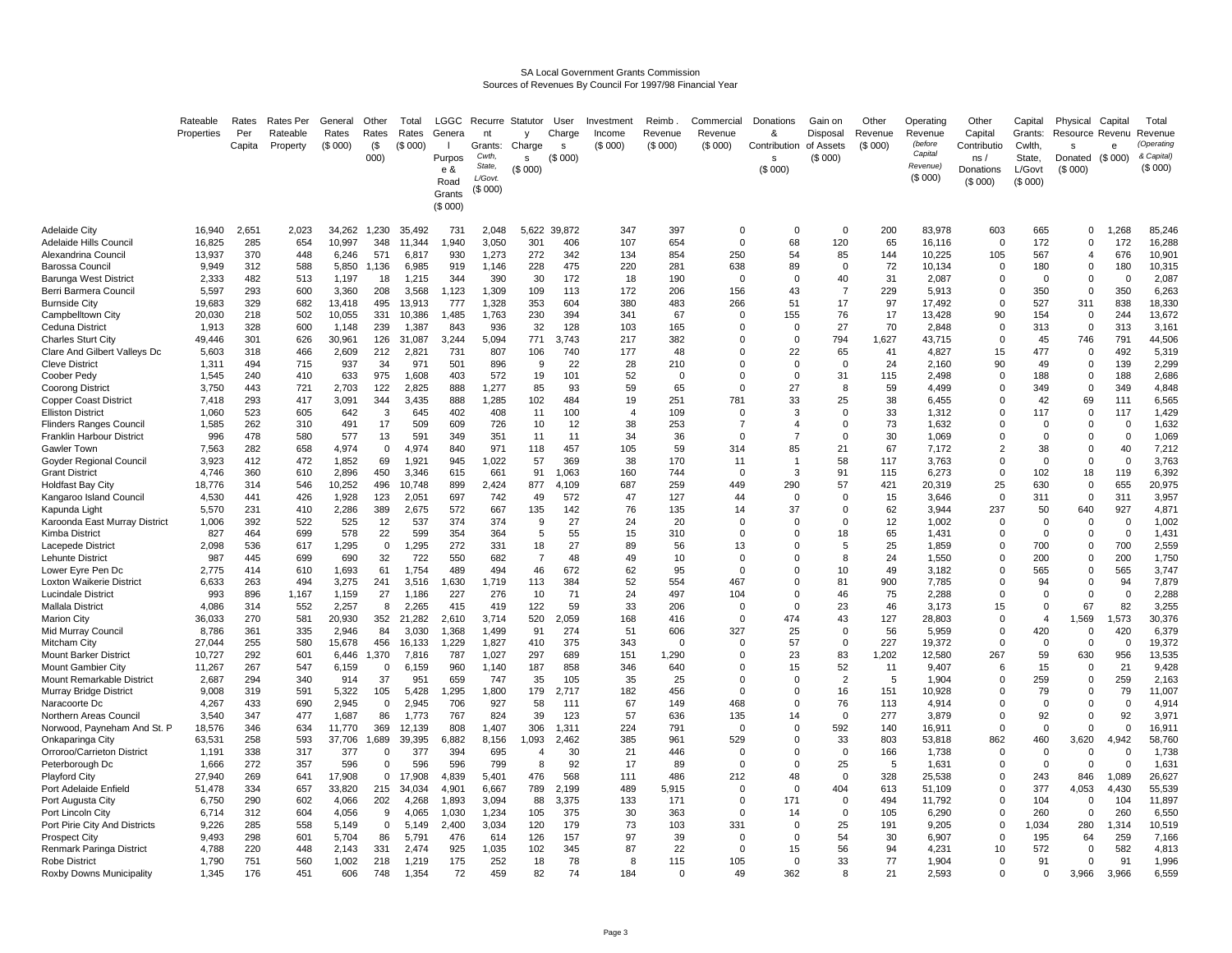#### SA Local Government Grants CommissionSources of Revenues By Council For 1997/98 Financial Year

|                             | Rateable<br>Properties | Rates<br>Per<br>Capita | Rates Per<br>Rateable<br>Property | General<br>Rates<br>(\$000) | Other<br>Rates<br>(\$<br>000) | Total<br>Rates<br>(S 000)     | <b>LGGC</b><br>Genera<br>Purpos<br>$e \&$<br>Road<br>Grants<br>(\$000) | nt<br>Grants:<br>Cwth,<br>State,<br>L/Govt.<br>(\$000) | Recurre Statutor<br>Charge<br>s.<br>(S 000) | User<br>Charge<br>s<br>(\$000) | Investment<br>Income<br>(S 000) | Reimb<br>Revenue<br>(\$000) | Commercial<br>Revenue<br>(S 000) | Donations<br>&<br>Contribution<br>s<br>(\$000) | Gain on<br>Disposal<br>of Assets<br>(\$000) | Other<br>Revenue<br>(\$000) | Operating<br>Revenue<br>(before<br>Capital<br><b>Revenue</b><br>(S 000) | Other<br>Capital<br>Contributio<br>ns/<br>Donations<br>(\$000) | Capital<br>Grants:<br>Cwlth<br>State.<br>L/Govt<br>(\$000) | Physical Capital<br>Resource Revenu<br>Donated<br>(\$000) | e<br>\$000 | Total<br>Revenue<br>(Operating<br>& Capital)<br>(S 000) |
|-----------------------------|------------------------|------------------------|-----------------------------------|-----------------------------|-------------------------------|-------------------------------|------------------------------------------------------------------------|--------------------------------------------------------|---------------------------------------------|--------------------------------|---------------------------------|-----------------------------|----------------------------------|------------------------------------------------|---------------------------------------------|-----------------------------|-------------------------------------------------------------------------|----------------------------------------------------------------|------------------------------------------------------------|-----------------------------------------------------------|------------|---------------------------------------------------------|
| Salisbury City              | 44.786                 | 226                    | 567                               | 25,383                      | 96                            | 25,479                        | 6,499                                                                  | 7,493                                                  | 670                                         | 2,992                          | 235                             | 472                         | 29                               |                                                | 175                                         | 297                         | 37,842                                                                  | 507                                                            | 743                                                        | 9,207                                                     | 10,457     | 48,299                                                  |
| Southern Mallee District    | 1,664                  | 506                    | 705                               | 1,173                       | 50                            | 1,223                         | 566                                                                    | 572                                                    | 23                                          | 104                            | 15                              | 244                         | $\Omega$                         |                                                |                                             | 130                         | 2,317                                                                   |                                                                |                                                            | $\Omega$                                                  | 0          | 2,317                                                   |
| <b>Streaky Bay District</b> | 1,499                  | 424                    | 546                               | 818                         | 70                            | 887                           | 616                                                                    | 636                                                    | 16                                          | 78                             | 48                              | 45                          | 496                              |                                                | $\Omega$                                    | 66                          | 2,273                                                                   |                                                                | 22                                                         | $\Omega$                                                  | 22         | 2,294                                                   |
| <b>Tatiara District</b>     | 4,238                  | 510                    | 851                               | 3,605                       | 275                           | 3,880                         | 747                                                                    | 796                                                    | 45                                          | 59                             | 40                              | 122                         | $\Omega$                         | 15                                             | 171                                         | 93                          | 5,221                                                                   | $\Omega$                                                       | 449                                                        | $\Omega$                                                  | 449        | 5,670                                                   |
| Tea Tree Gully City         | 37.719                 | 257                    | 662                               | 24,966                      | 997                           | 25,962                        | 3.211                                                                  | 4.194                                                  | 623                                         | 1.780                          | 449                             | 152                         |                                  | 112                                            | 27                                          | 1,706                       | 35.007                                                                  | $\Omega$                                                       | 228                                                        | 4,018                                                     | 4,246      | 39,253                                                  |
| <b>Tumby Bay District</b>   | 1.745                  | 423                    | 645                               | 1,126                       | 179                           | 1,305                         | 391                                                                    | 483                                                    | 16                                          | 94                             | 39                              | 108                         | $\Omega$                         |                                                | 308                                         | 5                           | 2,358                                                                   |                                                                |                                                            | $\Omega$                                                  | $\Omega$   | 2,358                                                   |
| <b>Unley City</b>           | 18,249                 | 361                    | 732                               | 13,350                      | 390                           | 13,740                        | 978                                                                    | 1,249                                                  | 449                                         | 593                            | 563                             | 407                         | 479                              |                                                | 545                                         | 561                         | 18,592                                                                  |                                                                | 123                                                        | $\Omega$                                                  | 123        | 18,714                                                  |
| Victor Harbor District      | 8,235                  | 464                    | 557                               | 4,590                       | $\Omega$                      | 4,590                         | 308                                                                    | 435                                                    | 125                                         | 1,251                          | 106                             | 104                         | $\Omega$                         | 22                                             | 26                                          | 155                         | 6,814                                                                   |                                                                | 102                                                        | 660                                                       | 762        | 7,576                                                   |
| Wakefield Regional Council  | 4,552                  | 377                    | 551                               | 2,507                       | 169                           | 2,676                         | 782                                                                    | 792                                                    | 72                                          | 76                             | 57                              | 600                         | $\Omega$                         |                                                | 198                                         | 200                         | 4,672                                                                   |                                                                |                                                            | $\Omega$                                                  | 0          | 4,672                                                   |
| Walkerville Town            | 3,291                  | 330                    | 702                               | 2,311                       | 93                            | 2,404                         | 137                                                                    | 186                                                    | 42                                          | 86                             | 76                              | 46                          | 246                              |                                                | 20                                          |                             | 3,119                                                                   | $\Omega$                                                       | $\Omega$                                                   | $\Omega$                                                  |            | 3,119                                                   |
| Wattle Range Council        | 8,187                  | 409                    | 638                               | 5,224                       | 333                           | 5,557                         | 1.314                                                                  | 1.473                                                  | 76                                          | 956                            | 90                              | 317                         | 164                              |                                                | $\Omega$                                    | 329                         | 8,961                                                                   |                                                                | 297                                                        | $\Omega$                                                  | 297        | 9,259                                                   |
| West Torrens Cty            | 28,000                 | 289                    | 536                               | 15,007                      | 397                           | 15,404                        | 1,824                                                                  | 3,340                                                  | 477                                         | 2,763                          | 450                             | 135                         | $\Omega$                         |                                                | 183                                         | 748                         | 23,501                                                                  | $\Omega$                                                       | $\Omega$                                                   | 4,963                                                     | 4,963      | 28,464                                                  |
| Whyalla City                | 11,104                 | 212                    | 457                               | 5,072                       | 757                           | 5,829                         | 2.979                                                                  | 3,673                                                  | 232                                         | 1.287                          | 402                             | 185                         | $\Omega$                         | 10                                             | 528                                         | 132                         | 12,278                                                                  | $\Omega$                                                       | 521                                                        | $\Omega$                                                  | 521        | 12,799                                                  |
| Yankalilla District         | 4,222                  | 509                    | 462                               | 1,953                       | 232                           | 2,185                         | 195                                                                    | 220                                                    | 59                                          | 428                            | 15                              | 39                          | $\Omega$                         | $\overline{2}$                                 | 12                                          | 29                          | 2,990                                                                   | $\Omega$                                                       | 130                                                        | $\Omega$                                                  | 130        | 3,120                                                   |
| Yorke Peninsula District    | 11,701                 | 418                    | 419                               | 4,905                       | 114                           | 5,018                         | 1,501                                                                  | 1.764                                                  | 140                                         | 224                            | 132                             | 382                         | 1,355                            | 48                                             |                                             | 31                          | 9.099                                                                   | $\Omega$                                                       | 1,131                                                      | $\mathbf{0}$                                              | 1,131      | 10,230                                                  |
| <b>State Total</b>          | 751,473                | 314                    | 618                               |                             |                               | 464.754 18.859 483.613 83.806 |                                                                        | 109.460                                                |                                             | 18.155 87.196                  | 9,887                           | 24,966                      | 8,441                            | 2,409                                          | 5,422                                       | 14,682                      | 764,232                                                                 | 2,835                                                          | 14,895                                                     | 35,729                                                    | 53.459     | 817,691                                                 |
| State Average               | 10,891                 | 393                    | 590                               | 6.736                       | 273                           | 7,009                         | 1,215                                                                  | 1,586                                                  | 263                                         | 1,264                          | 143                             | 362                         | 122                              | 35                                             | 79                                          | 213                         | 11,076                                                                  | 41                                                             | 216                                                        | 518                                                       | 775        | 11,85'                                                  |
| Metropolitan Total          | 498,578                | 309                    | 659                               | 328,453                     |                               | 7.818 336.271                 | 42.370                                                                 | 57.875                                                 | 13,952                                      | 66,524                         | 5,670                           | 11,466                      | 2,526                            | 1,284                                          | 3,040                                       | 8,015                       | 506,624                                                                 | 2,090                                                          | 4,431                                                      | 29,397                                                    | 35,917     | 542,541                                                 |
| Metropolitan Average        | 27.699                 | 422                    | 696                               | 18,247                      | 434                           | 18.682                        | 2,354                                                                  | 3,215                                                  | 775                                         | 3,696                          | 315                             | 637                         | 140                              | 71                                             | 169                                         | 445                         | 28,146                                                                  | 116                                                            | 246                                                        | 1,633                                                     | 1,995      | 30,141                                                  |
| Non-Metropolitan Total      | 252,895                | 329                    | 539                               |                             |                               | 36.301 11.041 147.342 41.436  |                                                                        | 51.585                                                 |                                             | 4,203 20,671                   | 4,217                           | 13,500                      | 5,915                            | 1,125                                          | 2,382                                       | 6.667                       | 257,608                                                                 | 746                                                            | 10,465                                                     | 6,332                                                     | 17.542     | 275,150                                                 |
| Non-Metropolitan Average    | 4,959                  | 382                    | 553                               | 2,673                       | 216                           | 2,889                         | 812                                                                    | 1,01'                                                  | 82                                          | 405                            | 83                              | 265                         | 116                              | 22                                             | 47                                          | 131                         | 5,051                                                                   | 15                                                             | 205                                                        | 124                                                       | 344        | 5,395                                                   |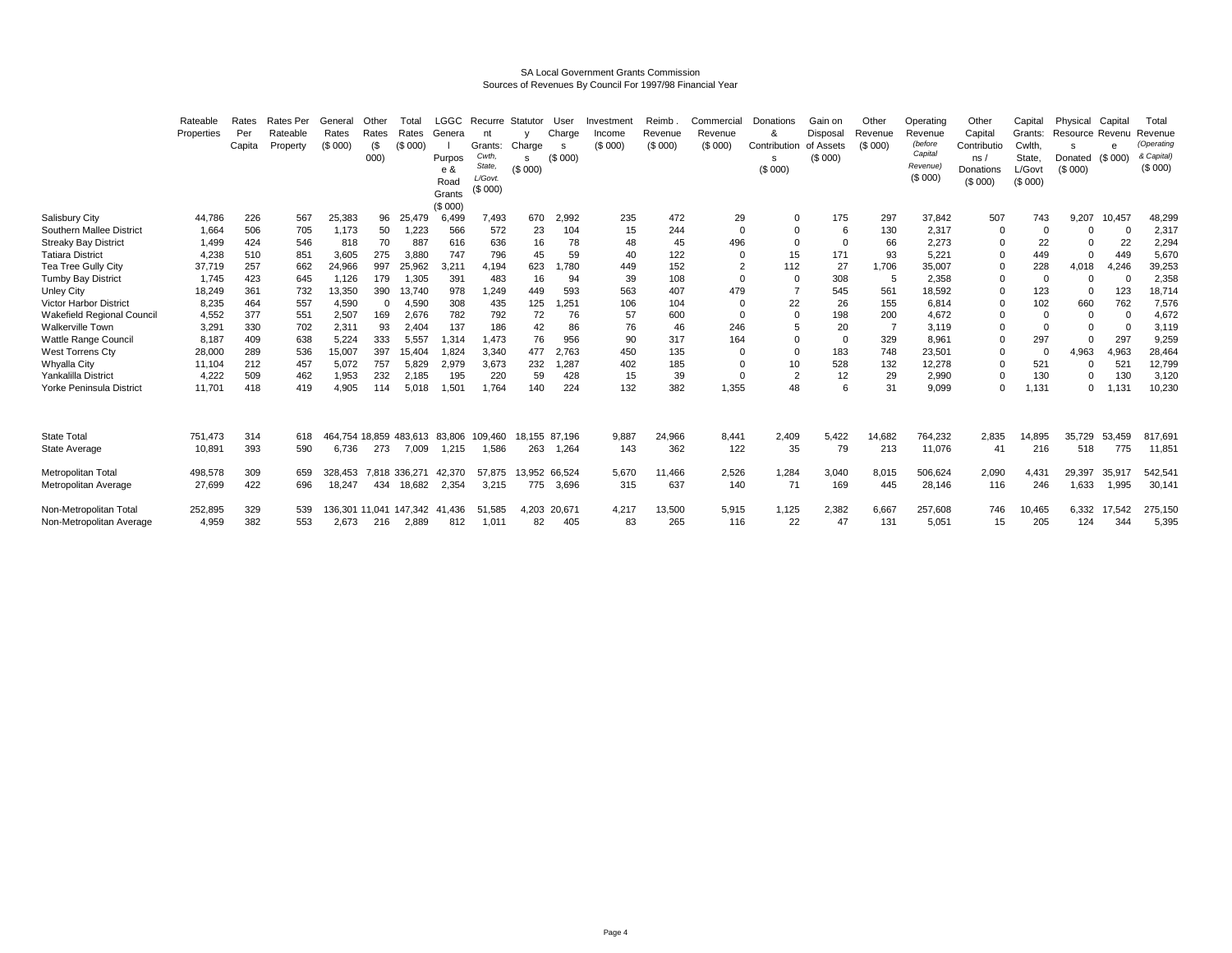# SA Local Government Grants CommissionExpense Information By Council For 1997/98 Financial Year

|                                 | Labour,<br>Contract,<br><b>Materials</b><br>and Other<br>(\$000) | Depreciation /<br>Amortisation<br>Expense<br>(\$000) | Loss on<br>Revaluatio<br>n of Assets of Assets<br>(\$000) | Loss on<br>Disposal<br>(\$000) | Land<br>Resold<br>and<br>Donated<br>Assets | Interest<br>Expense<br>(\$000) | Levies Paid<br>to<br>Government<br>(\$000) | Grants /<br>Contributions /<br>Donations<br>(\$000) | Total<br>Operating<br><b>Expenses</b><br>(\$000) | Purchase /<br>Construction<br>of Fixed<br>Assets<br>(\$000) |
|---------------------------------|------------------------------------------------------------------|------------------------------------------------------|-----------------------------------------------------------|--------------------------------|--------------------------------------------|--------------------------------|--------------------------------------------|-----------------------------------------------------|--------------------------------------------------|-------------------------------------------------------------|
| <b>Adelaide City</b>            | 61,309                                                           | 13,525                                               | 0                                                         | 139                            | $\pmb{0}$                                  | 1,409                          | 3,522                                      | 2,197                                               | 82,101                                           | 22,782                                                      |
| Adelaide Hills Council          | 13,248                                                           | 3,669                                                | 0                                                         | 0                              | 0                                          | 553                            | 134                                        | 0                                                   | 17,605                                           | 4,939                                                       |
| Alexandrina Council             | 8,204                                                            | 3,667                                                | 0                                                         | 10                             | $\mathbf 0$                                | 340                            | 13                                         | 32                                                  | 12,267                                           | 2,967                                                       |
| <b>Barossa Council</b>          | 6,978                                                            | 2,294                                                | 3,508                                                     | 112                            | $\mathbf 0$                                | 464                            | 22                                         | 288                                                 | 13,666                                           | 3,028                                                       |
| <b>Barunga West District</b>    | 1,488                                                            | 772                                                  | 0                                                         | $\mathbf 0$                    | 0                                          | 99                             | $\mathbf 0$                                | 0                                                   | 2,359                                            | 820                                                         |
| Berri Barmera Council           | 4,186                                                            | 762                                                  | 0                                                         | $\mathbf 0$                    | 0                                          | 194                            | 33                                         | 77                                                  | 5,252                                            | 1,139                                                       |
| <b>Burnside City</b>            | 12,978                                                           | 4,962                                                | $\mathbf 0$                                               | 48                             | 0                                          | 1                              | 661                                        | 136                                                 | 18,786                                           | 3,240                                                       |
| Campbelltown City               | 9,120                                                            | 4,890                                                | 856                                                       | 16                             | 0                                          | 286                            | 438                                        | 50                                                  | 15,657                                           | 3,324                                                       |
| Ceduna District                 | 2,037                                                            | 1,258                                                | 0                                                         | $\mathbf 0$                    | 0                                          | 32                             | 0                                          | 0                                                   | 3,326                                            | 3,166                                                       |
| <b>Charles Sturt City</b>       | 35,544                                                           | 6,076                                                | 0                                                         | 94                             | 0                                          | 1,649                          | 675                                        | 143                                                 | 44,181                                           | 7,450                                                       |
| Clare And Gilbert Valleys Dc    | 2,531                                                            | 1,851                                                | 0                                                         | 151                            | $\mathbf 0$                                | 4                              | $\overline{7}$                             | 108                                                 | 4,653                                            | 2,768                                                       |
| <b>Cleve District</b>           | 1,475                                                            | 990                                                  | 0                                                         | 64                             | $\mathbf 0$                                | 11                             | $\overline{c}$                             | 0                                                   | 2,542                                            | 949                                                         |
| Coober Pedy                     | 1,920                                                            | 390                                                  | 0                                                         | 18                             | 0                                          | 49                             | $\overline{c}$                             | 36                                                  | 2,415                                            | 665                                                         |
| <b>Coorong District</b>         | 3,094                                                            | 633                                                  | 0                                                         | 32                             | $\mathbf 0$                                | 48                             | 8                                          | 11                                                  | 3,826                                            | 2,775                                                       |
| <b>Copper Coast District</b>    | 4,537                                                            | 1,602                                                | 0                                                         | 11                             | 94                                         | 310                            | 34                                         | 5                                                   | 6,593                                            | 1,651                                                       |
| <b>Elliston District</b>        | 915                                                              | 498                                                  | 0                                                         | $\overline{7}$                 | 0                                          | 12                             | -1                                         | 8                                                   | 1,442                                            | 625                                                         |
| <b>Flinders Ranges Council</b>  | 1,295                                                            | 780                                                  | 0                                                         | 5                              | 0                                          | 36                             | $\overline{2}$                             | 13                                                  | 2,131                                            | 119                                                         |
| Franklin Harbour District       | 757                                                              | 394                                                  | 0                                                         | 24                             | 0                                          | 4                              | 1                                          | 13                                                  | 1,193                                            | 328                                                         |
| <b>Gawler Town</b>              | 5,755                                                            | 1,597                                                | 0                                                         | 20                             | $\mathbf 0$                                | 578                            | 195                                        | 36                                                  | 8,181                                            | 1,722                                                       |
| Goyder Regional Council         | 3,150                                                            | 444                                                  | 0                                                         | $\Omega$                       | $\mathbf 0$                                | 95                             | 13                                         | 22                                                  | 3,724                                            | 504                                                         |
| <b>Grant District</b>           | 4,045                                                            | 4,324                                                | 26                                                        | 39                             | 0                                          | 139                            | $\overline{4}$                             | 63                                                  | 8,640                                            | 2,242                                                       |
| <b>Holdfast Bay City</b>        | 14,922                                                           | 3,991                                                | 0                                                         | 186                            | $\mathbf 0$                                | 606                            | 540                                        | 13                                                  | 20,259                                           | 6,818                                                       |
| Kangaroo Island Council         | 2,870                                                            | 660                                                  | 0                                                         | 30                             | $\mathbf 0$                                | 169                            | $\overline{7}$                             | 55                                                  | 3,791                                            | 1,969                                                       |
| Kapunda Light                   | 2,959                                                            | 2,025                                                | 0                                                         | 17                             | 0                                          | 198                            | 23                                         | 28                                                  | 5,249                                            | 1,785                                                       |
| Karoonda East Murray District   | 578                                                              | 492                                                  | 0                                                         | $\overline{7}$                 | $\mathbf 0$                                | 18                             | 1                                          | 0                                                   | 1,095                                            | 361                                                         |
| Kimba District                  | 959                                                              | 129                                                  | 0                                                         | $\mathbf 0$                    | 0                                          | 13                             |                                            | 3                                                   | 1,105                                            | 341                                                         |
| Lacepede District               | 1,619                                                            | 1,098                                                | 0                                                         | 12                             | $\mathbf 0$                                | 6                              |                                            | 0                                                   | 2,735                                            | 551                                                         |
| <b>Lehunte District</b>         | 881                                                              | 1,117                                                | 0                                                         | $\mathbf 0$                    | $\boldsymbol{0}$                           | 0                              | $\overline{c}$                             | 11                                                  | 2,011                                            | 777                                                         |
| Lower Eyre Pen Dc               | 2,110                                                            | 1,155                                                | 0                                                         | 0                              | 0                                          | 102                            | 8                                          | 85                                                  | 3,459                                            | 1,181                                                       |
| <b>Loxton Waikerie District</b> | 6,074                                                            | 2,519                                                | 0                                                         | $\overline{2}$                 | 0                                          | 162                            | 25                                         | 11                                                  | 8,794                                            | 2,540                                                       |
| <b>Lucindale District</b>       | 1,403                                                            | 1,507                                                | $\mathbf 0$                                               | $\mathbf 0$                    | 0                                          | 40                             | $\overline{c}$                             | 17                                                  | 2,969                                            | 1,012                                                       |
| <b>Mallala District</b>         | 2,196                                                            | 1,169                                                | 110                                                       | 25                             | $\mathbf 0$                                | 155                            | $\Omega$                                   | 13                                                  | 3,668                                            | 1,383                                                       |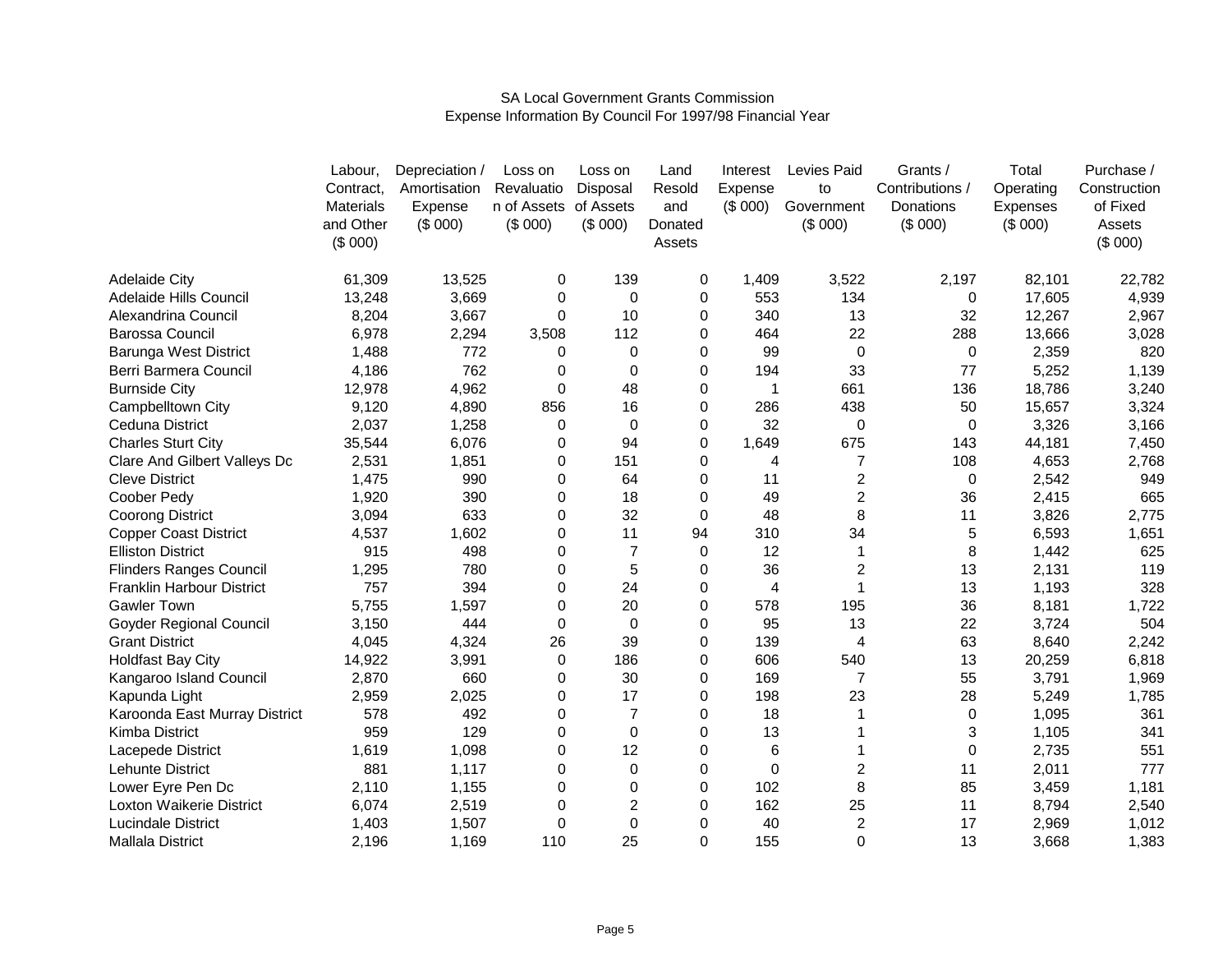# SA Local Government Grants CommissionExpense Information By Council For 1997/98 Financial Year

|                                   | Labour,          | Depreciation / | Loss on               | Loss on     | Land           | Interest       | Levies Paid    | Grants /        | Total     | Purchase /   |
|-----------------------------------|------------------|----------------|-----------------------|-------------|----------------|----------------|----------------|-----------------|-----------|--------------|
|                                   | Contract,        | Amortisation   | Revaluatio            | Disposal    | Resold         | Expense        | to             | Contributions / | Operating | Construction |
|                                   | <b>Materials</b> | Expense        | n of Assets of Assets |             | and            | (\$000)        | Government     | Donations       | Expenses  | of Fixed     |
|                                   | and Other        | (\$000)        | (\$000)               | (\$000)     | Donated        |                | (\$000)        | (\$000)         | (\$000)   | Assets       |
|                                   | (\$000)          |                |                       |             | Assets         |                |                |                 |           | (\$000)      |
| <b>Marion City</b>                | 22,939           | 7,450          | 0                     | 180         | 0              | 470            | 759            | 205             | 32,002    | 6,158        |
| Mid Murray Council                | 4,870            | 3,452          | 0                     | 31          | 0              | 105            | 0              | 18              | 8,475     | 1,230        |
| Mitcham City                      | 16,308           | 3,681          | $\mathbf 0$           | 29          | $\mathbf 0$    | 442            | 643            | 25              | 21,127    | 2,167        |
| <b>Mount Barker District</b>      | 9,762            | 4,492          | 70                    | 0           | 0              | 599            | 6              | 331             | 15,260    | 3,318        |
| <b>Mount Gambier City</b>         | 6,173            | 2,534          | 0                     | 0           | 0              | 266            | 66             | 299             | 9,339     | 2,958        |
| Mount Remarkable District         | 1,540            | 920            | $\mathbf 0$           | $\Omega$    | $\mathbf 0$    | 27             | 5              | 6               | 2,497     | 731          |
| Murray Bridge District            | 7,794            | 2,538          | $\mathbf 0$           | $\Omega$    | $\Omega$       | 700            | 27             | 0               | 11,059    | 2,365        |
| Naracoorte Dc                     | 3,341            | 1,868          | $\mathbf 0$           | $\Omega$    | $\mathbf 0$    | 179            | $\mathbf 0$    | 0               | 5,388     | 2,711        |
| Northern Areas Council            | 2,466            | 2,042          | $\mathbf 0$           | $\Omega$    | $\mathbf 0$    | 64             | 0              | 4               | 4,576     | 1,830        |
| Norwood, Payneham And St. Pet     | 14,716           | 3,633          | $\Omega$              | 419         | $\mathbf 0$    | 624            | 492            | 5               | 19,889    | 3,186        |
| Onkaparinga City                  | 46,243           | 14,532         | $\Omega$              | 348         | 461            | 1,968          | 496            | 1,492           | 65,541    | 16,557       |
| Orroroo/Carrieton District        | 1,399            | 313            | $\Omega$              | 0           | 0              | 7              | 1              | 0               | 1,720     | 126          |
| Peterborough Dc                   | 1,149            | 378            | $\Omega$              | $\mathbf 0$ | 0              | $\overline{2}$ | 11             | 0               | 1,541     | 361          |
| <b>Playford City</b>              | 23,875           | 8,079          | $\Omega$              | 52          | 0              | 1,576          | 397            | 735             | 34,714    | 1,849        |
| Port Adelaide Enfield             | 37,476           | 9,319          | 5,007                 | 335         | $\mathbf 0$    | 1,736          | 1,007          | 804             | 55,684    | 21,914       |
| Port Augusta City                 | 10,442           | 2,379          | 0                     | 6           | 0              | 381            | 43             | 160             | 13,410    | 1,059        |
| Port Lincoln City                 | 5,070            | 1,476          | 0                     | 12          | $\Omega$       | 291            | 41             | 66              | 6,956     | 1,753        |
| Port Pirie City And Districts     | 6,818            | 3,657          | $\Omega$              | 51          | $\Omega$       | 486            | 0              | $\mathbf 0$     | 11,012    | 3,899        |
| <b>Prospect City</b>              | 5,245            | 2,662          | $\Omega$              | $\Omega$    | $\Omega$       | 287            | 129            | 3               | 8,326     | 1,232        |
| Renmark Paringa District          | 2,923            | 749            | $\Omega$              | 0           | $\Omega$       | 268            | 21             | 31              | 3,991     | 1,292        |
| <b>Robe District</b>              | 1,219            | 321            | $\Omega$              | 8           | $\mathbf 0$    | 162            | 3              | 0               | 1,713     | 413          |
| Roxby Downs Municipality          | 1,880            | 661            | 2,241                 | $\Omega$    | $\mathbf 0$    | 21             | $\Omega$       | $\Omega$        | 4,803     | 281          |
| Salisbury City                    | 31,415           | 8,428          | 0                     | 726         | $\mathbf 0$    | 1,233          | 382            | 61              | 42,245    | 8,768        |
| Southern Mallee District          | 1,882            | 739            | 0                     | $\Omega$    | $\Omega$       | 33             | 0              | $\Omega$        | 2,655     | 815          |
| <b>Streaky Bay District</b>       | 1,461            | 504            | 0                     | 9           | $\mathbf 0$    | 32             | $\overline{2}$ | 0               | 2,007     | 961          |
| <b>Tatiara District</b>           | 3,134            | 3,635          | 0                     | 132         | 10             | 161            | $\mathbf 0$    | 88              | 7,160     | 2,908        |
| Tea Tree Gully City               | 27,035           | 7,210          | $\mathbf 0$           | 463         | $\overline{7}$ | 2,370          | 384            | 55              | 37,523    | 3,693        |
| <b>Tumby Bay District</b>         | 1,649            | 547            | 0                     | 0           | 0              | 114            | 2              | 10              | 2,322     | 462          |
| <b>Unley City</b>                 | 13,493           | 3,684          | 118                   | 35          | 0              | 705            | 555            | 255             | 18,845    | 3,319        |
| Victor Harbor District            | 4,900            | 1,339          | 0                     | 618         | 0              | 173            | 28             | 47              | 7,104     | 2,177        |
| <b>Wakefield Regional Council</b> | 2,949            | 758            | 3                     | 5           | 0              | 90             | $\overline{7}$ | 7               | 3,819     | 1,824        |
| <b>Walkerville Town</b>           | 2,444            | 564            | $\mathbf 0$           | 4           | 0              | 6              | 129            | 0               | 3,148     | 296          |
| <b>Wattle Range Council</b>       | 6,958            | 4,646          | $\Omega$              | 95          | $\Omega$       | 401            | 109            | 43              | 12,253    | 2,311        |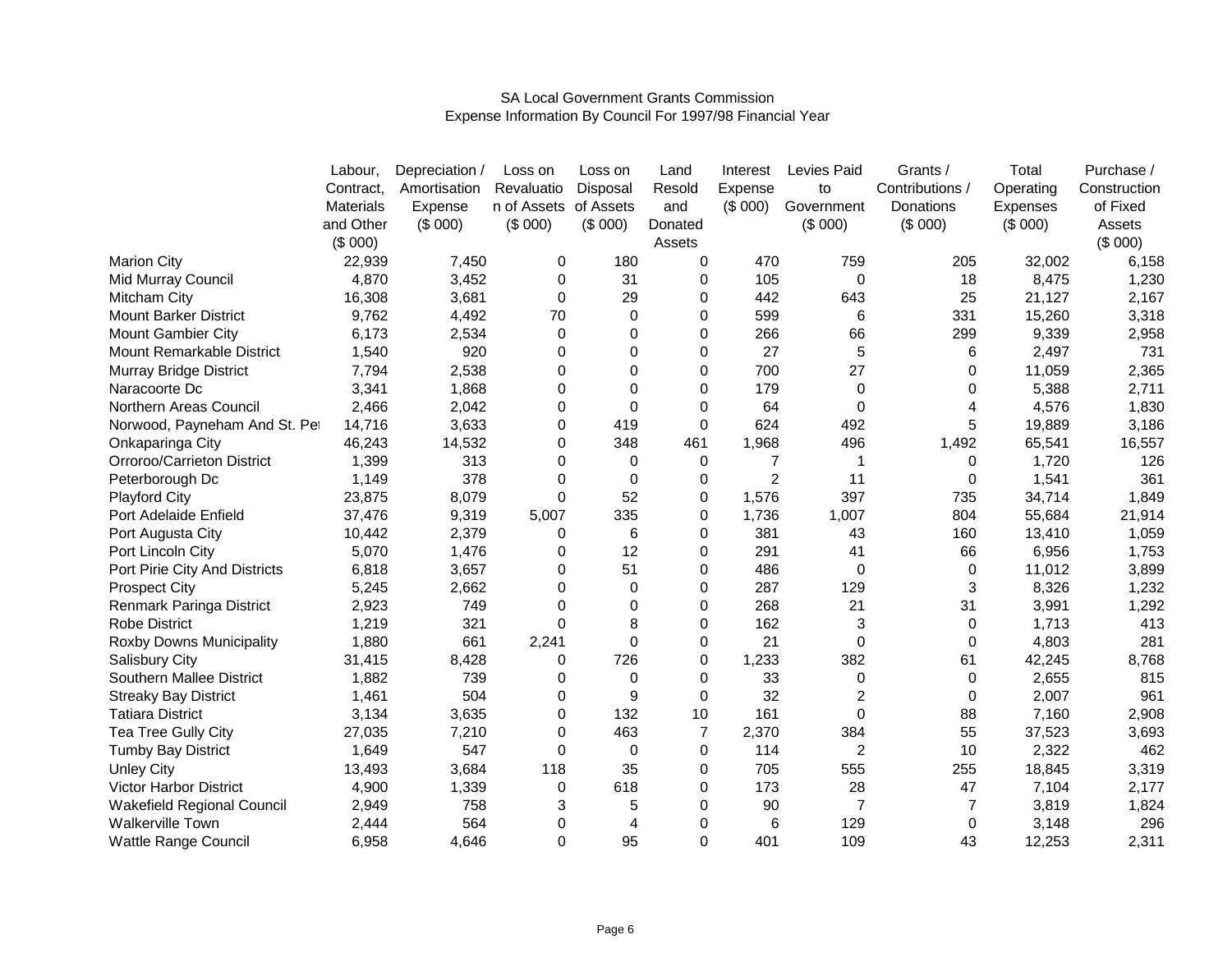# SA Local Government Grants CommissionExpense Information By Council For 1997/98 Financial Year

|                                            | Labour,<br>Contract,<br><b>Materials</b> | Depreciation /<br>Amortisation | Loss on<br>Revaluatio<br>n of Assets | Loss on<br>Disposal<br>of Assets | Land<br>Resold | Interest<br>Expense | Levies Paid<br>to     | Grants /<br>Contributions /<br><b>Donations</b> | Total<br>Operating  | Purchase /<br>Construction |
|--------------------------------------------|------------------------------------------|--------------------------------|--------------------------------------|----------------------------------|----------------|---------------------|-----------------------|-------------------------------------------------|---------------------|----------------------------|
|                                            | and Other                                | Expense<br>(\$000)             | (\$000)                              | (\$000)                          | and<br>Donated | (\$000)             | Government<br>(\$000) | (\$000)                                         | Expenses<br>(\$000) | of Fixed<br>Assets         |
| West Torrens Cty                           | (\$000)<br>18,038                        | 4,861                          | 0                                    | 0                                | Assets<br>0    | 999                 | 421                   | 0                                               | 24,320              | (\$000)<br>3,861           |
| <b>Whyalla City</b><br>Yankalilla District | 8,666<br>1,974                           | 2,415<br>813                   | 0<br>0                               | $\mathbf 0$<br>$\overline{2}$    | 0<br>0         | 243<br>250          | 68<br>3               | 0<br>192                                        | 11,392<br>3,233     | 3,164<br>775               |
| Yorke Peninsula District                   | 6,610                                    | 5,910                          | 0                                    | 116                              | 0              | 221                 | 11                    | $\overline{2}$                                  | 12,870              | 4,291                      |
| <b>State Total</b>                         | 587,394                                  | 194,425                        | 11,938                               | 4,746                            | 572            | 25,476              | 12,627                | 8,415                                           | 845,593             | 202,936                    |
| State Average                              | 8,513                                    | 2,818                          | 173                                  | 69                               | 8              | 369                 | 183                   | 122                                             | 12,255              | 2,941                      |
| <b>Metropolitan Total</b>                  | 398,855                                  | 109,145                        | 5,981                                | 3,094                            | 468            | 16,947              | 11,826                | 6,213                                           | 552,528             | 118,336                    |
| Metropolitan Average                       | 22,159                                   | 6,064                          | 332                                  | 172                              | 26             | 941                 | 657                   | 345                                             | 30,696              | 6,574                      |
| Non-Metropolitan Total                     | 188,539                                  | 85,280                         | 5,958                                | 1,652                            | 104            | 8,529               | 801                   | 2,202                                           | 293,064             | 84,600                     |
| Non-Metropolitan Average                   | 3,697                                    | 1,672                          | 117                                  | 32                               | 2              | 167                 | 16                    | 43                                              | 5,746               | 1,659                      |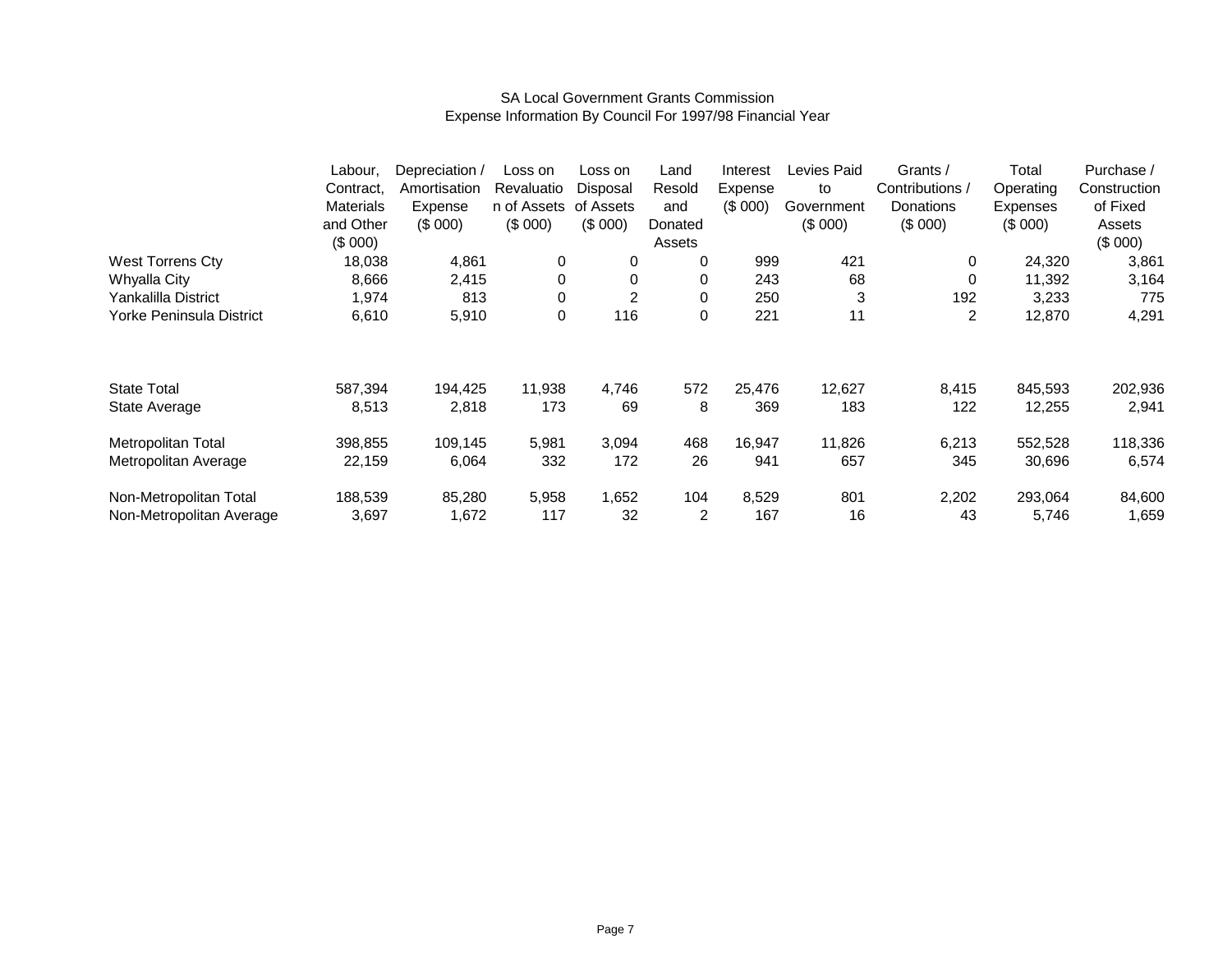# SA Local Government Grants CommissionInvestment and Debt Balances, and Debt Transactions By Council For 1997/98 Financial Year

|                                  | Financial   | Debt             | Net Debt | Net Debt   | Interest | New Loan    | Principal |
|----------------------------------|-------------|------------------|----------|------------|----------|-------------|-----------|
|                                  | Investments | (\$000)          | (\$000)  | Per Capita | Expense  | Receipts    | Repaid    |
|                                  | (\$000)     |                  |          |            | (\$000)  | (\$000)     | (\$000)   |
| <b>Adelaide City</b>             | (184)       | 21,892           | 22,076   | 1,708      | 1,409    | 3,000       | 2,995     |
| Adelaide Hills Council           | (2, 189)    | 5,346            | 7,535    | 195        | 553      | 0           | 1,574     |
| Alexandrina Council              | 2,243       | 4,105            | 1,862    | 110        | 340      | 984         | 815       |
| <b>Barossa Council</b>           | 4,083       | 4,530            | 447      | 24         | 464      | 735         | 841       |
| Barunga West District            | 363         | 1,106            | 744      | 300        | 99       | 600         | 243       |
| Berri Barmera Council            | 3,570       | 2,224            | (1, 345) | (117)      | 194      | 560         | 439       |
| <b>Burnside City</b>             | 4,850       | 3                | (4, 847) | (119)      | 1        | 0           | 11        |
| Campbelltown City                | 3,875       | 2,302            | (1, 573) | (34)       | 286      | 0           | 853       |
| Ceduna District                  | 997         | 495              | (503)    | (144)      | 32       | 200         | 54        |
| <b>Charles Sturt City</b>        | (3,748)     | 28,340           | 32,088   | 311        | 1,649    | 2,478       | 2,751     |
| Clare And Gilbert Valleys Dc     | 3,341       | 57               | (3,284)  | (400)      | 4        | 0           | 132       |
| <b>Cleve District</b>            | 489         | 94               | (395)    | (208)      | 11       | 0           | 42        |
| Coober Pedy                      | 769         | 718              | (51)     | (19)       | 49       | 313         | 123       |
| <b>Coorong District</b>          | 578         | 298              | (280)    | (46)       | 48       | 0           | 164       |
| <b>Copper Coast District</b>     | 431         | 3,562            | 3,132    | 297        | 310      | 400         | 529       |
| <b>Elliston District</b>         | (65)        | 181              | 245      | 200        | 12       | 170         | 32        |
| <b>Flinders Ranges Council</b>   | 1,105       | 478              | (627)    | (334)      | 36       | 182         | 88        |
| <b>Franklin Harbour District</b> | 680         | 14               | (666)    | (551)      | 4        | $\mathbf 0$ | 54        |
| <b>Gawler Town</b>               | 949         | 6,756            | 5,807    | 330        | 578      | 1,642       | 1,464     |
| Goyder Regional Council          | 634         | 1,106            | 472      | 105        | 95       | 375         | 310       |
| <b>Grant District</b>            | 2,565       | 1,475            | (1,089)  | (135)      | 139      | 218         | 273       |
| <b>Holdfast Bay City</b>         | 10,252      | 7,936            | (2,316)  | (71)       | 606      | 475         | 500       |
| Kangaroo Island Council          | 52          | 1,622            | 1,570    | 359        | 169      | 100         | 572       |
| Kapunda Light                    | 1,378       | 3,085            | 1,707    | 172        | 198      | 997         | 258       |
| Karoonda East Murray District    | 485         | 276              | (209)    | (156)      | 18       | 60          | 74        |
| Kimba District                   | 179         | 95               | (83)     | (67)       | 13       | 0           | 121       |
| Lacepede District                | 2,450       | 45               | (2,406)  | (996)      | 6        | 0           | 37        |
| <b>Lehunte District</b>          | 1,013       | $\boldsymbol{0}$ | (1,013)  | (653)      | 0        | 0           | 3         |
| Lower Eyre Pen Dc                | 1,329       | 965              | (365)    | (89)       | 102      | 20          | 184       |
| <b>Loxton Waikerie District</b>  | 1,259       | 4,753            | 3,494    | 280        | 162      | 1,097       | 513       |
| <b>Lucindale District</b>        | 245         | 302              | 56       | 43         | 40       | 0           | 171       |
| <b>Mallala District</b>          | 643         | 2,047            | 1,403    | 195        | 155      | 870         | 353       |
| <b>Marion City</b>               | (5,254)     | 4,875            | 10,129   | 131        | 470      | 666         | 609       |
| Mid Murray Council               | 717         | 980              | 264      | 32         | 105      | 100         | 199       |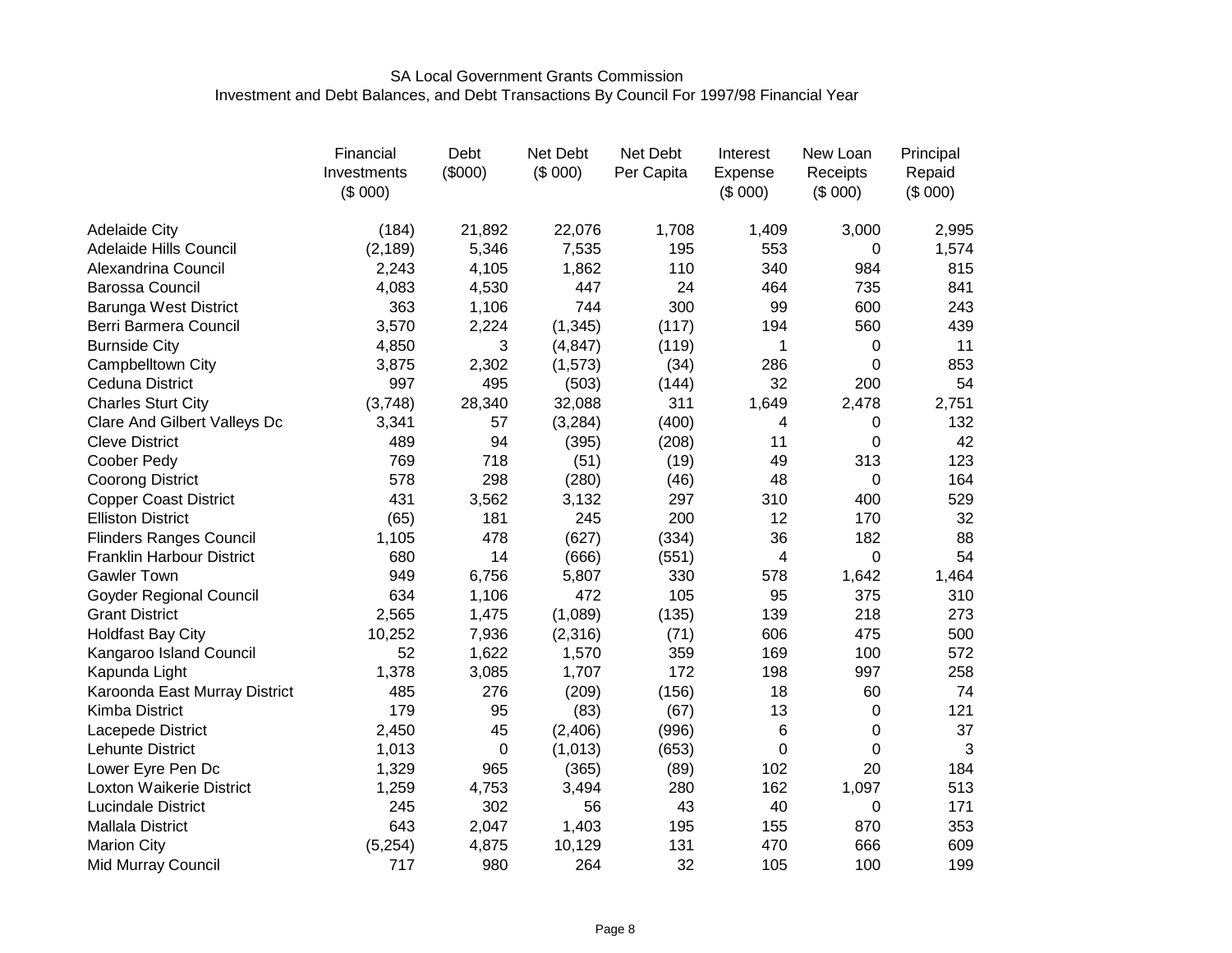# SA Local Government Grants CommissionInvestment and Debt Balances, and Debt Transactions By Council For 1997/98 Financial Year

|                                 | Financial   | Debt    | Net Debt | Net Debt   | Interest       | New Loan | Principal    |
|---------------------------------|-------------|---------|----------|------------|----------------|----------|--------------|
|                                 | Investments | (\$000) | (\$000)  | Per Capita | Expense        | Receipts | Repaid       |
|                                 | (\$000)     |         |          |            | (\$000)        | (\$000)  | (\$000)      |
| <b>Mitcham City</b>             | 4,945       | 6,471   | 1,527    | 25         | 442            | 1,300    | 576          |
| <b>Mount Barker District</b>    | 1,906       | 6,574   | 4,669    | 211        | 599            | 704      | 989          |
| <b>Mount Gambier City</b>       | 5,911       | 2,640   | (3,270)  | (142)      | 266            | 0        | 474          |
| Mount Remarkable District       | 353         | 307     | (46)     | (15)       | 27             | 80       | 36           |
| <b>Murray Bridge District</b>   | 2,446       | 5,918   | 3,472    | 208        | 700            | 0        | 1,177        |
| Naracoorte Dc                   | 308         | 1,904   | 1,596    | 235        | 179            | 0        | 463          |
| Northern Areas Council          | 938         | 925     | (13)     | (3)        | 64             | 436      | 264          |
| Norwood, Payneham And St. Pet   | 1,440       | 5,629   | 4,189    | 123        | 624            | 0        | 680          |
| Onkaparinga City                | 1,634       | 30,024  | 28,390   | 194        | 1,968          | 9,373    | 1,951        |
| Orroroo/Carrieton District      | 395         | 102     | (293)    | (263)      | $\overline{7}$ | 59       | 269          |
| Peterborough Dc                 | 378         | 81      | (297)    | (135)      | $\overline{2}$ | 74       | 89           |
| <b>Playford City</b>            | 2,271       | 19,110  | 16,839   | 253        | 1,576          | 6,946    | 3,904        |
| Port Adelaide Enfield           | 6,888       | 27,404  | 20,516   | 203        | 1,736          | 12,970   | 2,338        |
| Port Augusta City               | 720         | 3,846   | 3,126    | 223        | 381            | 552      | 1,107        |
| Port Lincoln City               | (231)       | 3,544   | 3,774    | 290        | 291            | 500      | 369          |
| Port Pirie City And Districts   | 684         | 4,455   | 3,771    | 208        | 486            | 744      | 847          |
| <b>Prospect City</b>            | 976         | 4,660   | 3,684    | 193        | 287            | 161      | 598          |
| Renmark Paringa District        | 1,524       | 1,245   | (279)    | (29)       | 268            | 1,420    | 1,712        |
| <b>Robe District</b>            | 75          | 1,232   | 1,156    | 868        | 162            | 75       | 237          |
| <b>Roxby Downs Municipality</b> | 3,288       | 0       | (3,288)  | (954)      | 21             | $\Omega$ | $\mathbf{0}$ |
| <b>Salisbury City</b>           | 171         | 18,320  | 18,149   | 162        | 1,233          | 14,000   | 14,199       |
| <b>Southern Mallee District</b> | 385         | 582     | 197      | 85         | 33             | 250      | 124          |
| <b>Streaky Bay District</b>     | 696         | 330     | (366)    | (190)      | 32             | 0        | 40           |
| <b>Tatiara District</b>         | 818         | 3,091   | 2,273    | 322        | 161            | 1,746    | 1,241        |
| Tea Tree Gully City             | 5,188       | 20,994  | 15,806   | 163        | 2,370          | 1,500    | 3,340        |
| <b>Tumby Bay District</b>       | 460         | 937     | 477      | 179        | 114            | 0        | 208          |
| <b>Unley City</b>               | 7,497       | 2,923   | (4, 573) | (124)      | 705            | 500      | 5,089        |
| <b>Victor Harbor District</b>   | 1,809       | 2,113   | 304      | 31         | 173            | 600      | 523          |
| Wakefield Regional Council      | 997         | 760     | (237)    | (36)       | 90             | 0        | 401          |
| <b>Walkerville Town</b>         | 1,223       | 38      | (1, 185) | (169)      | 6              | 0        | 7            |
| <b>Wattle Range Council</b>     | 2,549       | 4,291   | 1,743    | 136        | 401            | 431      | 628          |
| <b>West Torrens Cty</b>         | 3,453       | 8,683   | 5,230    | 101        | 999            | 0        | 1,246        |
| <b>Whyalla City</b>             | 9,106       | 2,871   | (6, 234) | (260)      | 243            | 200      | 609          |
| Yankalilla District             | 157         | 2,749   | 2,592    | 675        | 250            | 219      | 322          |
| Yorke Peninsula District        | 2,649       | 2,172   | (476)    | (41)       | 221            | 380      | 467          |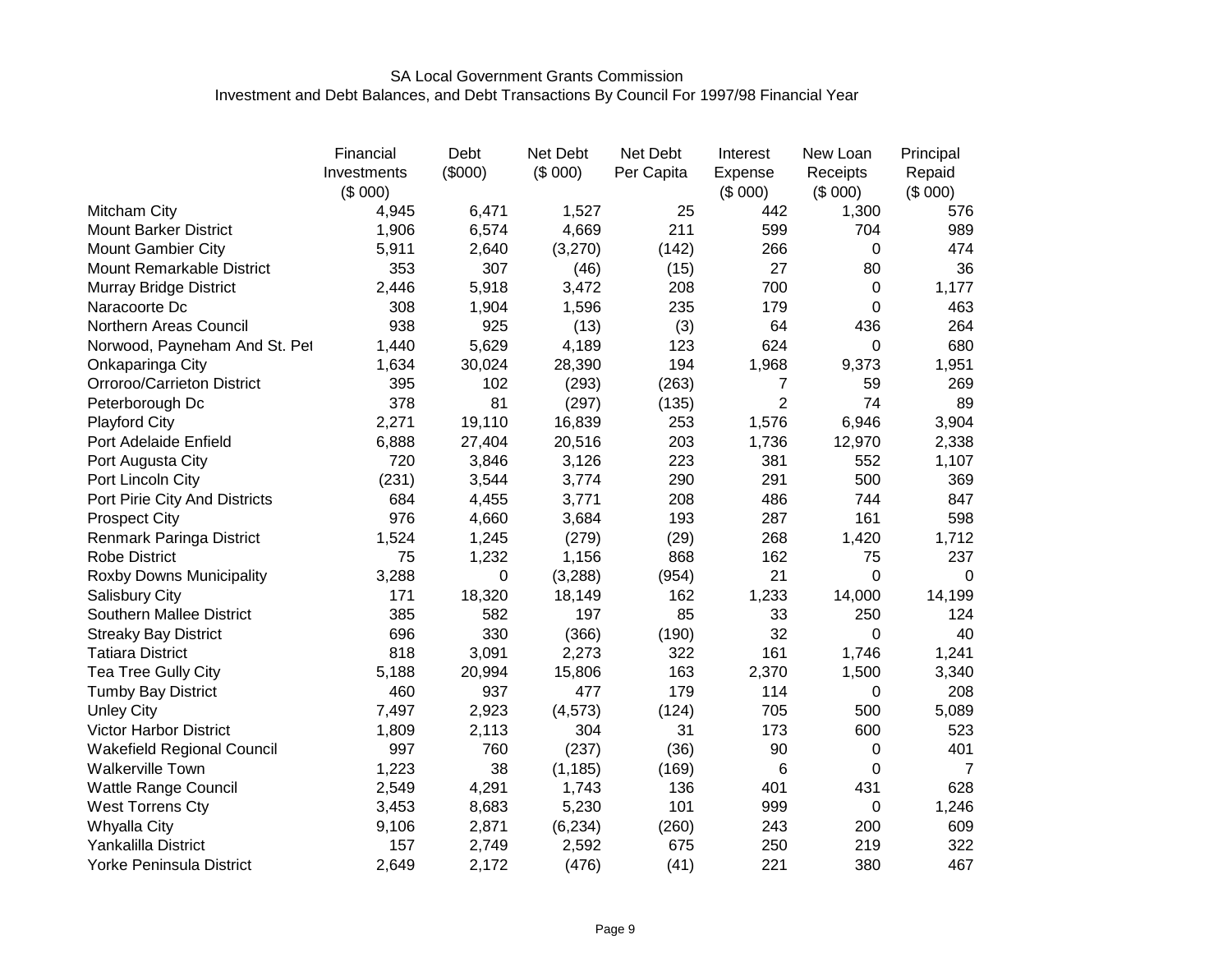# SA Local Government Grants CommissionInvestment and Debt Balances, and Debt Transactions By Council For 1997/98 Financial Year

|                          | Financial<br>Investments<br>(\$000) | Debt<br>(0,00) | Net Debt<br>(\$000) | Net Debt<br>Per Capita | Interest<br>Expense<br>(\$000) | New Loan<br>Receipts<br>(\$000) | Principal<br>Repaid<br>(\$000) |
|--------------------------|-------------------------------------|----------------|---------------------|------------------------|--------------------------------|---------------------------------|--------------------------------|
| <b>State Total</b>       | 114,088                             | 308,991        | 194,903             | 132                    | 25,476                         | 71,459                          | 63,902                         |
| State Average            | 1,653                               | 4,478          | 2,825               | 49                     | 369                            | 1,036                           | 926                            |
| Metropolitan Total       | 46,424                              | 216,361        | 169.937             | 160                    | 16.947                         | 55,009                          | 43.111                         |
| Metropolitan Average     | 2.579                               | 12.020         | 9.441               | 188                    | 941                            | 3,056                           | 2,395                          |
| Non-Metropolitan Total   | 67,664                              | 92,630         | 24,966              | 60                     | 8,529                          | 16,449                          | 20,792                         |
| Non-Metropolitan Average | 1,327                               | 1,816          | 490                 | 0.1                    | 167                            | 323                             | 408                            |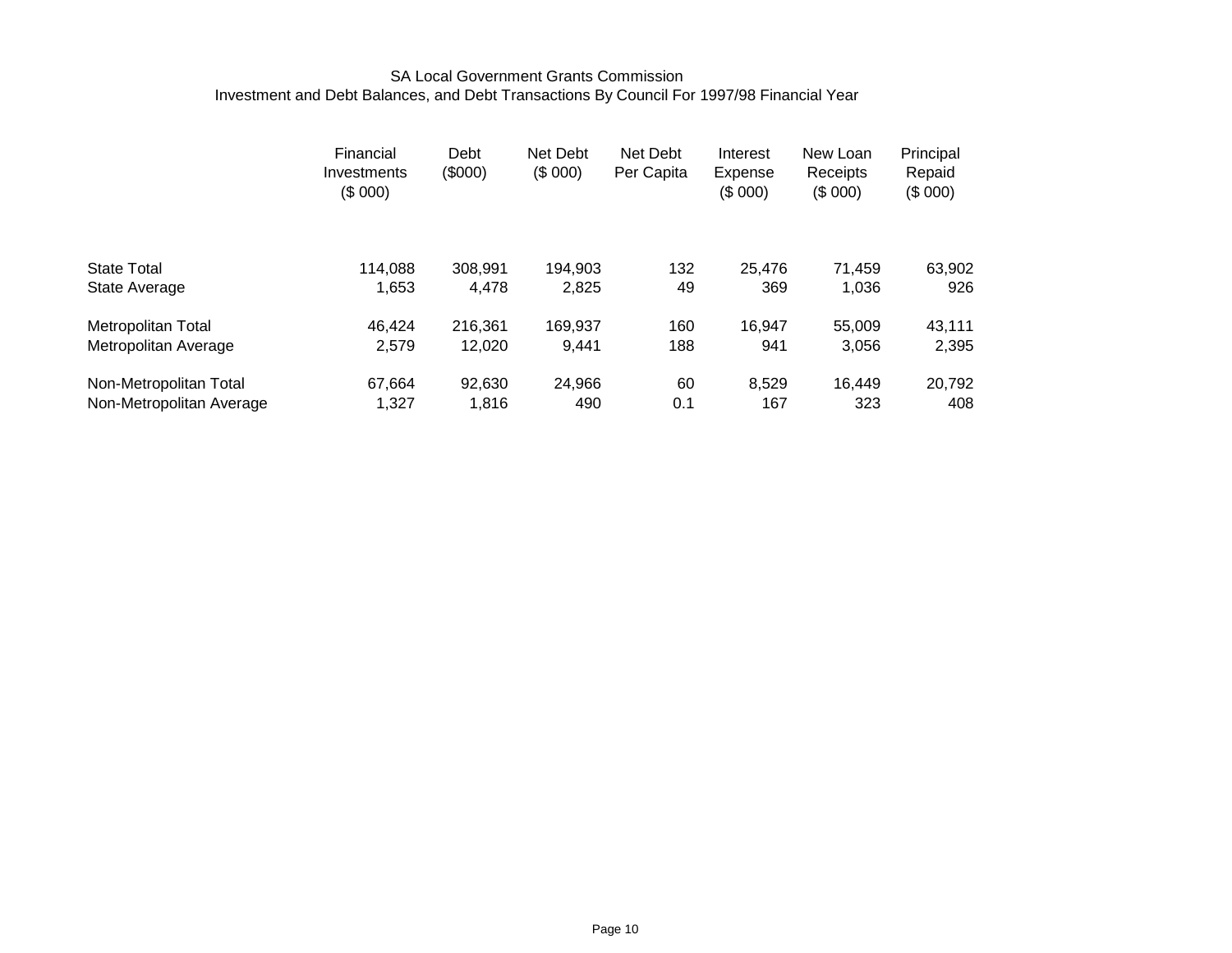## **General Information**

## **Glossary**

## **Area (Hectares)**

As per ABS Information *Note: area data may differ from last year as this information is now sourced from the DEHAA cadastral database.* 

## **Estimated Resident Population**

As per ABS Information (as at 30 June)

## **Council Employees (FTE)**

As per Councils' General Information Returns

## **Roads Sealed**

As per Councils' General Information Returns *(Sealed Road Lengths)* 

## **Roads Unsealed**

As per Councils' General Information Returns *(Formed Surfaced plus Natural Surface Formed plus Natural Surface Unformed Road Lengths)* 

# **Total Roads**

Roads Sealed *(See Above) plus* Roads Unsealed *(See Above)* 

## **Number of Rateable Properties**

Total Rateable Properties (As per Valuer General's Department)

## **Total Operating Revenue**

Total Operating Revenue before Capital Revenues (including any Extra Ordinary Operating Revenue) *as per SA LGGC and ABS Supplementary Return/Financial Statements* 

## **Capital Revenue**

Includes:

Physical Resources Donated Capital Contributions Capital Grants - Commonwealth Capital Grants - State Capital Grants - Other Councils (including any Extra Ordinary Capital Revenue) *as per SA LGGC and ABS Supplementary Return/Financial Statements* 

## **Total Revenues**

Total Operating Revenue *plus* Capital Revenue *(See Above) as per SA LGGC and ABS Supplementary Return/Financial Statements* 

## **Total Operating Expenses**

Total Operating Expenses (including any Extra Ordinary Expenses) *as per SA LGGC and ABS Supplementary Return/Financial Statements* 

### **Purchase/Construction of Fixed Assets**

Includes purchase / construction of: Land Buildings Other Construction Plant and Equipment *as per SA LGGC and ABS Supplementary Return/Financial Statements* 

## **Operating Surplus / (Deficit) before Capital Revenue**  Operating Surplus / (Deficit) before Capital Revenue (including any Extra Ordinary Items)

**Operating Surplus / (Deficit) after Capital Revenue**

Operating Surplus / (Deficit) after Capital Revenue (including any Extra Ordinary Items)

#### **Change in Community Wealth**

Total Operating Revenue *plus* Capital Revenue (including Extra Ordinary Items) *less* Operating Expenses (including Extra Ordinary Items)

#### *Note:*

*Financial data may vary from the council's Financial Statements due to ABS reporting requirements. This enhances comparability between councils.*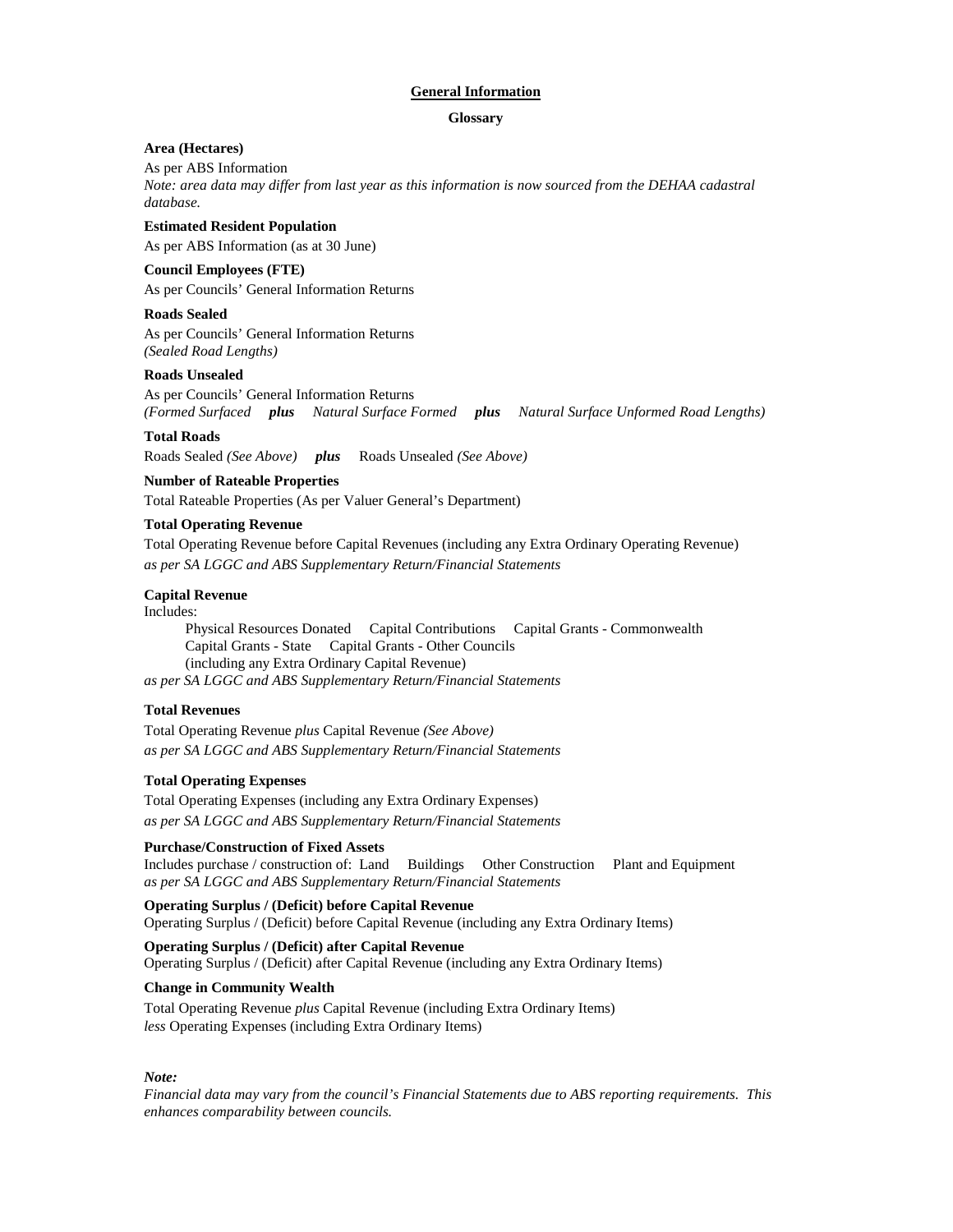## **Sources of Revenues**

## **Glossary**

#### **Rateable Properties**

Total Rateable Properties (As per Valuer General's Department)

#### **Rates Per Capita**

General Rates *(See Below) divide* Population *(See General Information) Note: State Total = (Total State General Rates) / (Total State Population) State Average = Average Rates Per Capita for State (ie mean)* 

## **Rates Per Rateable Property**

General Rates *(See Below) divide* Rateable Properties *(See Above) Note: State Total = (Total State General Rates) / (Total State Rateable Properties) State Average = Average Rates Per Rateable Property for State (ie mean)* 

## **General Rates**

Net General Rates *as per SA LGGC and ABS Supplementary Return/Financial Statements* 

#### **Other Rates**

Separate CED Water Stormwater Levy Ex Gratia Receipts in Lieu of RatesGarbage

*as per SA LGGC and ABS Supplementary Return/Financial Statements* 

## **Total Rates**

General Rates *(See Above) plus* Other Rates *(See Above)* 

#### **Local Government Grants Commission: General Purpose and Road Grants**

SA Local Government Grants Commission General Purpose Grant SA Local Government Grants Commission Local Road Grant (excludes Special Local Road Grants) *as per SA LGGC and ABS Supplementary Return/Financial Statements* 

### **Recurrent Grants: Commonwealth, State and Local Government**

*as per SA LGGC and ABS Supplementary Return/Financial Statements* 

#### **Statutory Charges**

Development Act Fees Dog Registration Fees Town Planning Fees Parking Fines & Expiation Fees Other Licences, Fees & Fines Health Regulation Fines Garbage/Litter Fines Environmental Control Fines Library Fines Septic Tank/ CED Applications *as per SA LGGC and ABS Supplementary Return/Financial Statements* 

#### **User Charges**

*as per SA LGGC and ABS Supplementary Return/Financial Statements* 

## **Investment Income**

Interest Received from Public Sector: Commonwealth State Other Councils Interest Received from Deposits with: LGFA Other Financial Institutions Banks Private Sector Interest Received from Loans to Community Groups Other Investment Income: Dividends Other

*as per SA LGGC and ABS Supplementary Return/Financial Statements* 

## **Reimbursement Revenue**

*as per SA LGGC and ABS Supplementary Return/Financial Statements* 

#### **Commercial Revenue**

*as per SA LGGC and ABS Supplementary Return/Financial Statements* 

#### **Donations & Contributions**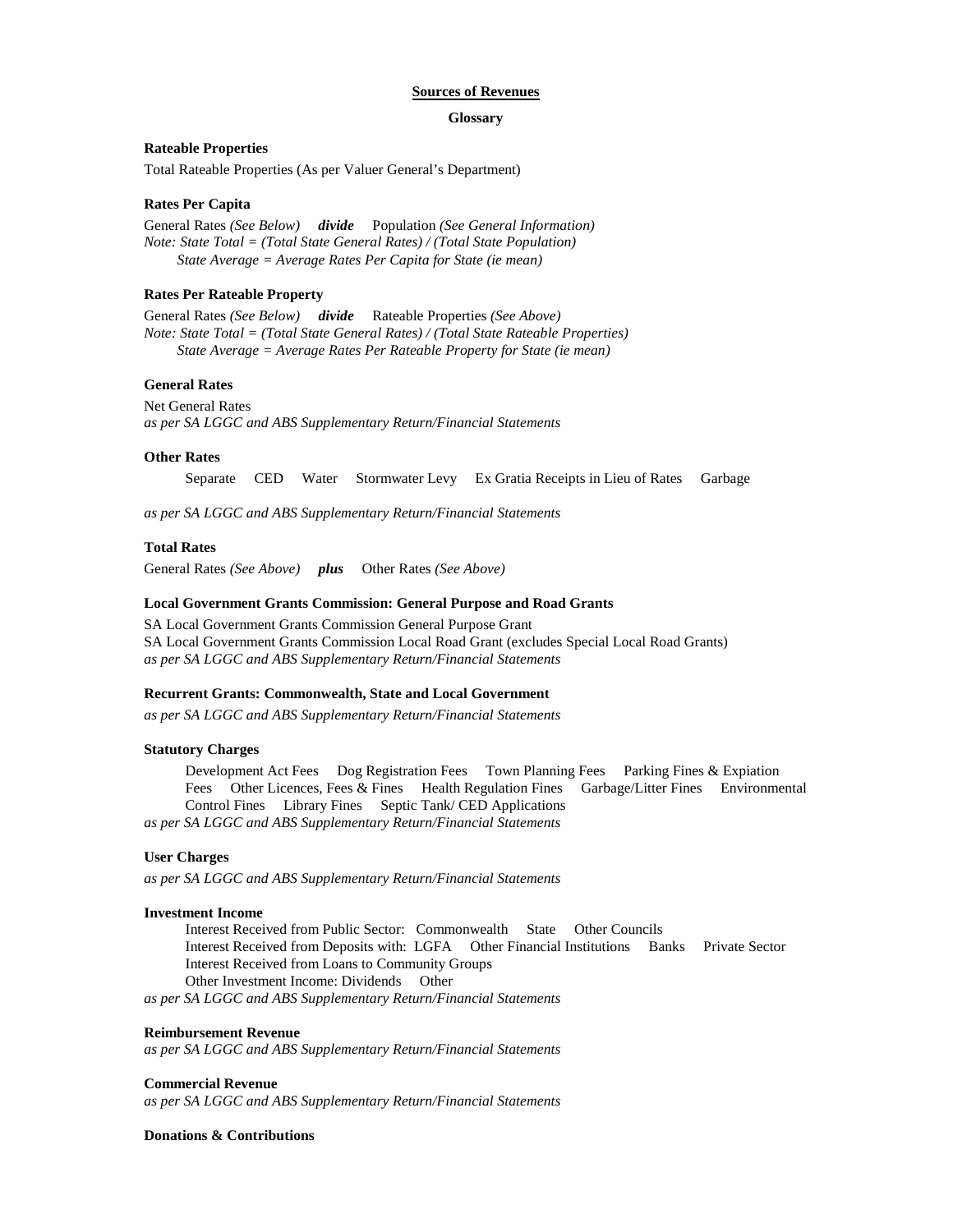## **Gain on Disposal of Assets**

*as per SA LGGC and ABS Supplementary Return/Financial Statements*

## **Other Revenue**

Balance of Operating Revenues (Balance of revenue not in other revenue categories on this report) *as per SA LGGC and ABS Supplementary Return/Financial Statements* 

#### **Operating Revenue (before Capital Revenue)**

Total Operating Revenue before Capital Revenues (including any Extra Ordinary Operating Revenue): Rate Revenue, Recurrent Grants, Statutory Charges, User Charges, Investment Income, Reimbursement Revenue, Commercial Revenue, Donations & Contributions, Gain on Disposal of Assets, and Other Revenue *as per SA LGGC and ABS Supplementary Return/Financial Statements* 

## **Capital Revenue**

 Other Capital Monetary Contributions / Donations Capital Grants: Commonwealth, State and Local Government Physical Resources Donated (including any Extra Ordinary Capital Revenue) *as per SA LGGC and ABS Supplementary Return/Financial Statements* 

## **Total Revenues**

Total Operating Revenue *plus* Capital Revenues *(See Above) as per SA LGGC and ABS Supplementary Return/Financial Statements* 

#### *Note:*

*Financial data may vary from the council's Financial Statements due to ABS reporting requirements. This enhances comparability between councils.*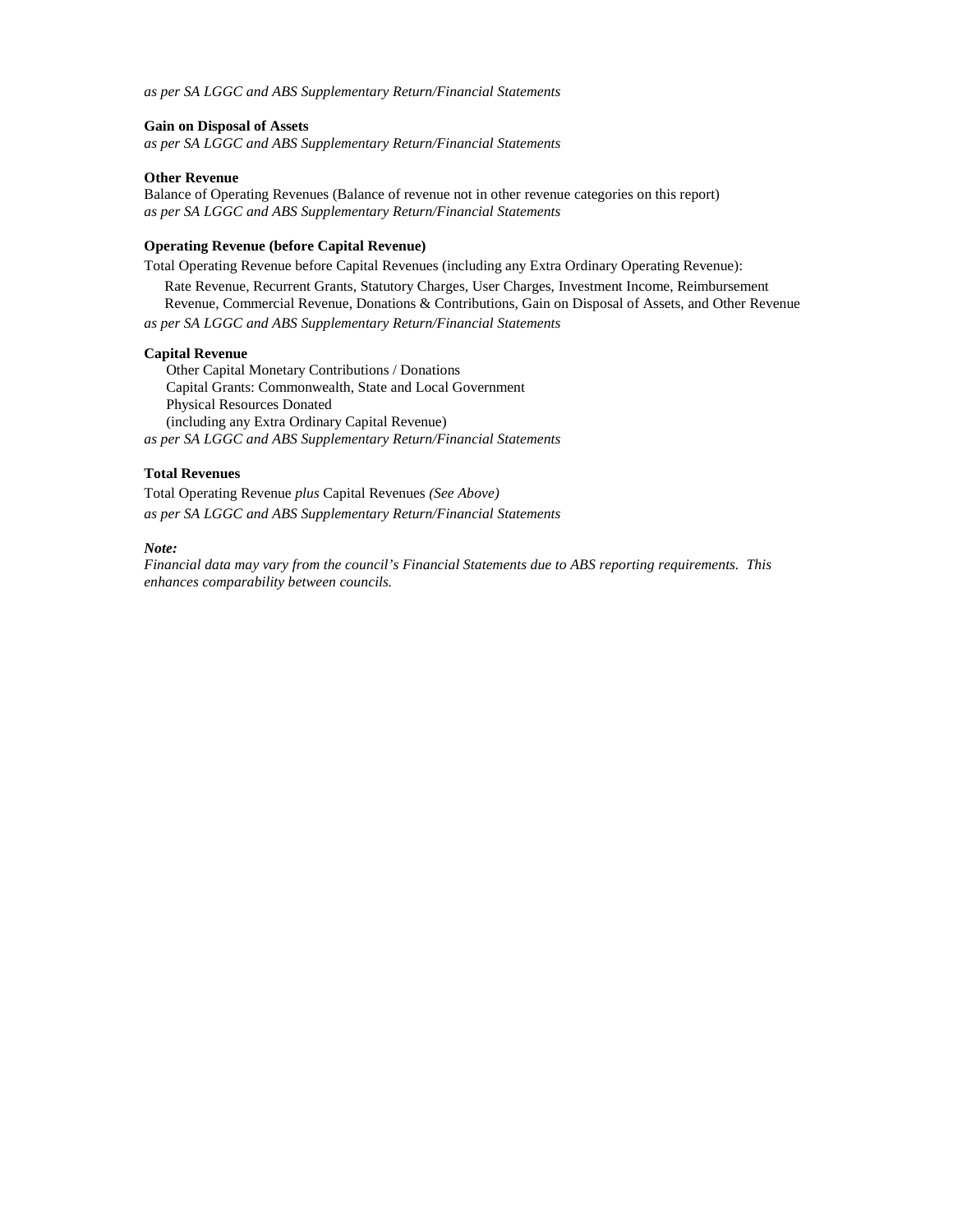## **Total Expenses**

#### **Glossary**

**Labour, Contract, Materials and Other Expenses** Salaries and Wages Contractual Services Expenses Materials Expense Other Finance Charges – Bank Fees etc Other Expenses (Balance of expenses not in other expense categories on this report) *As per SA LGGC and ABS Supplementary Return/Financial Statements* 

## **Depreciation / Amortisation Expense**

*As per SA LGGC and ABS Supplementary Return/Financial Statements* 

## **Loss on Revaluation of Assets**

*As per SA LGGC and ABS Supplementary Return/Financial Statements* 

**Loss on Disposal of Assets**  *As per SA LGGC and ABS Supplementary Return/Financial Statements* 

**Cost of Land Resold and Donated Assets**  *As per SA LGGC and ABS Supplementary Return/Financial Statements* 

#### **Interest Expense**

Interest Expense LGFA Commonwealth State Authorities Other Councils Financial Institutions Banks Other (Private Sector) Overdraft Finance Lease Payments *As per SA LGGC and ABS Supplementary Return/Financial Statements* 

#### **Levies Paid to Government**

Central Dog Committee Metropolitan Fire Service Waste Management Commission Catchment Water Management Board *As per SA LGGC and ABS Supplementary Return/Financial Statements* 

## **Grants / Contributions / Donations**

Contributions and Donations Grants to Public Sector: State Local (Current) Local (Capital) Grants to Private Groups *As per SA LGGC and ABS Supplementary Return/Financial Statements* 

#### **Total Operating Expenses**

Total Operating Expenses (including Extra Ordinary Expenses) *As per SA LGGC and ABS Supplementary Return/Financial Statements* 

#### **Purchase/Construction of Fixed Assets**

Includes purchase / construction of: Land Buildings Other Construction Plant and Equipment *As per SA LGGC and ABS Supplementary Return/Financial Statements* 

*Note: Financial data may vary from the council's Financial Statements due to ABS reporting requirements. This enhances comparability between councils.*